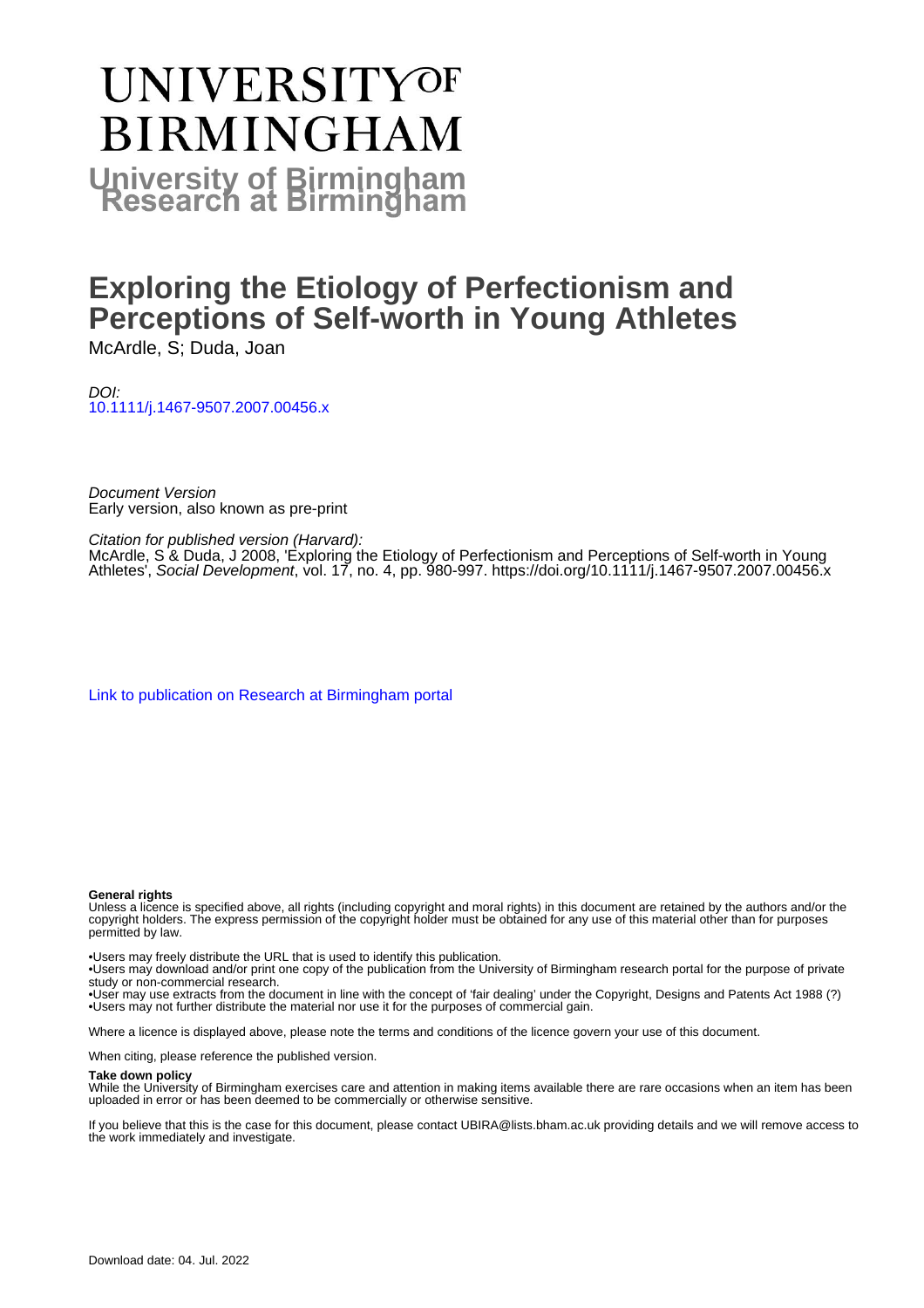### **Exploring the Etiology of Perfectionism and Perceptions of Self-worth in Young Athletes**

Siobhain McArdle, *Dublin City University*, and Joan L. Duda, *The University of Birmingham*

#### **Abstract**

*This study assessed the main and interactive effects of perceived parental expectations and perceived parental criticism on 180 young talented athletes' perfectionistic tendencies and level and reported fluctuation in self-esteem. A potential quadratic effect of perceived parental expectations on the targeted dependent variables was also tested. Moderated hierarchical regression analyses indicated that perceived parental criticism was the strongest predictor of concerns over mistakes and doubts about actions whereas perceived parental expectations were positively related to personal standards only. Self-esteem was predicted by high perceived parental expectations and low perceived parental criticism. Children's reported fluctuation in self-esteem was highest when perceived parental criticism was high and perceived parental expectations were deemed high or low. The results argue against a unidimensional and linear examination of factors relating to the etiology of perfectionism and perceptions of self-worth.*

*Keywords*: parental attitudes; perfectionism; level and stability of self-esteem

#### **Introduction**

Although several different conceptualizations of perfectionism exist in the literature, contemporary frameworks tend to view perfectionism as a multidimensional, dispositional tendency or lens by which individuals process, in particular, achievement-related activities (Flett & Hewitt, 2002). Frost, Marten, Lahart, and Rosenblate (1990), in their multidimensional model of perfectionism, suggest that the construct is comprised of five core dimensions. These include reacting negatively to mistakes (concerns over mistakes), doubting the quality of one's performance (doubts about action), and setting very high personal standards (personal standards). Included in Frost et al.'s (1990) conceptualization are also two dimensions pertinent to the etiology of perfectionism, namely perceiving that one's parents are highly critical (parental criticism) and believing that one's parents have extremely high achievement expectations (parental expectations). These five facets of perfectionism are tapped in Frost et al.'s (1990) multidimensional perfectionism scale (MPS).

Correspondence should be addressed to Siobhain McArdle, School of Health and Human Performance, Dublin City University, Collins Ave., Dublin 9, Ireland. Email: *siobhain.[mcardle@dcu.ie](mailto:mcardle@dcu.ie)*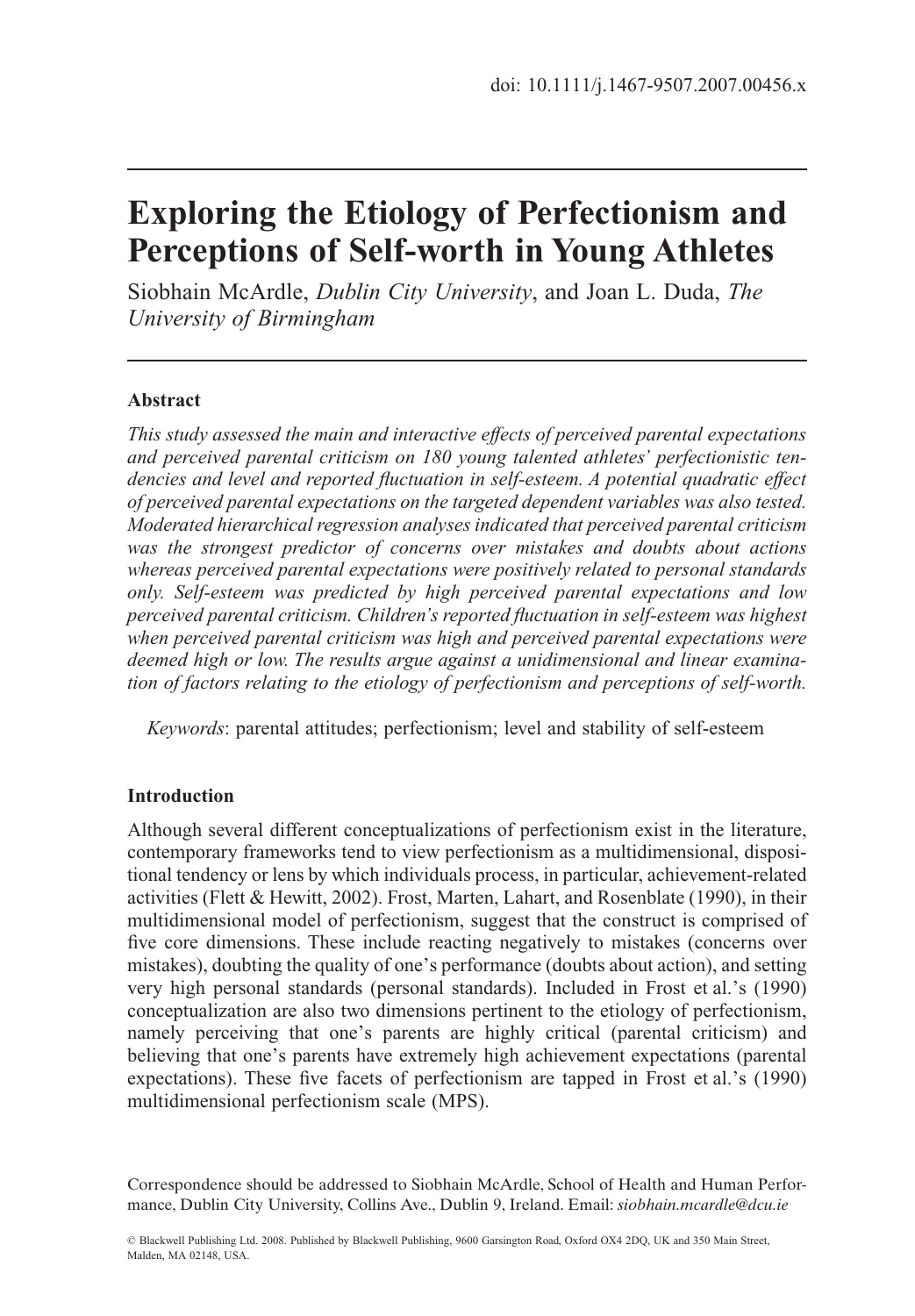Studies employing the MPS have shown that the tendency to set high personal standards, coupled with low concerns over mistakes and doubts about actions, has been positively associated with adaptive characteristics and responses such as conscientiousness, self-esteem, and personal satisfaction (Flett, Hewitt, Blankstein, & O'Brien, 1991; Parker, 1997). This constellation of variables is believed to represent normal/ healthy perfectionistic tendencies or positive achievement striving (Flett & Hewitt, 2002; Hamachek, 1978; Parker, 1997; Rice & Mirzadeh, 2000). High personal standards have also been associated with maladaptive achievement attributes and outcomes such as increased anxiety and low confidence (Frost & Henderson, 1991; Hall, Kerr, & Matthews, 1998), procrastination (Solomon & Rothblum, 1984) and self-handicapping (Hobden & Pliner, 1995), but *only* when high concerns over mistakes and doubts about actions and/or high parental criticism and high parental expectations have also been expressed. This pattern is believed to reflect neurotic, dysfunctional or maladaptive perfectionistic tendencies (Flett & Hewitt, 2002; Hamachek, 1978; Parker, 1997; Rice & Mirzadeh, 2000).

Although Frost et al. (1990) highlight *perceptions of* parental expectations and parental criticism as critical to the conceptualization of the perfectionism construct, research exploring the role of these two parental characteristics in the development of cognitions and self-appraisals associated with perfectionism has been limited and inconclusive (Frost, Lahart, & Rosenblate, 1991; Greenspon, 2000; Parker, 1997). Parker (1997), in his work with children in the academic domain, found that youngsters who perceived high parental criticism and high parental expectations were characterized by maladaptive perfectionistic tendencies (i.e., high concerns over mistakes, doubts about actions, and personal standards). Conversely, those children who exhibited more adaptive perfectionistic tendencies (i.e., showed relatively less concerns with errors, lower doubts over their actions, and strove for moderately high self-standards) reported low perceived parental criticism and moderate parental expectations. These results suggest that high perceived parental criticism plays an important role in the development of maladaptive perfectionism. However, the role of perceived parental expectations in the promotion of negative perfectionistic characteristics as well as positive achievement-related self-evaluations is not as clear.

The perfectionism literature suggests that parents who impose stringent standards and respond to their children in a critical and guilt-inducing manner, not only contribute to the development of maladaptive perfectionism, but also engender feelings of inferiority, shame and contingent self-worth (Hollender, 1965; Missildine, 1963; Pacht, 1984). The belief that one's self-worth is inextricably tied to achievement is assumed to be fostered in this type of parental environment. It has been proposed that the resulting negative cognitions, affect, and behaviour stemming from such feelings of conditional self-worth hold implications for both the individual's overall self-esteem level *and* the stability of his or her self-esteem (Blatt, 1995; Burns, 1980). Greenier, Kernis, and Waschull (1995) define self-esteem instability as the degree of short-term fluctuations that people experience in their contextually based global self-esteem. In contrast, the level of self-esteem describes people's typical or relatively stable baseline feelings of self-worth (Greenier et al., 1995).

Despite repeated suggestions in the literature that maladaptive perfectionists are often characterized by fluctuating self-esteem (cf., Burns, 1980; Greenspon, 2000; Missildine, 1963), no research has explored whether parental characteristics thought to contribute to the development of maladaptive perfectionism are also predictive of fluctuating self-esteem. Moreover, the few studies that have explored the link between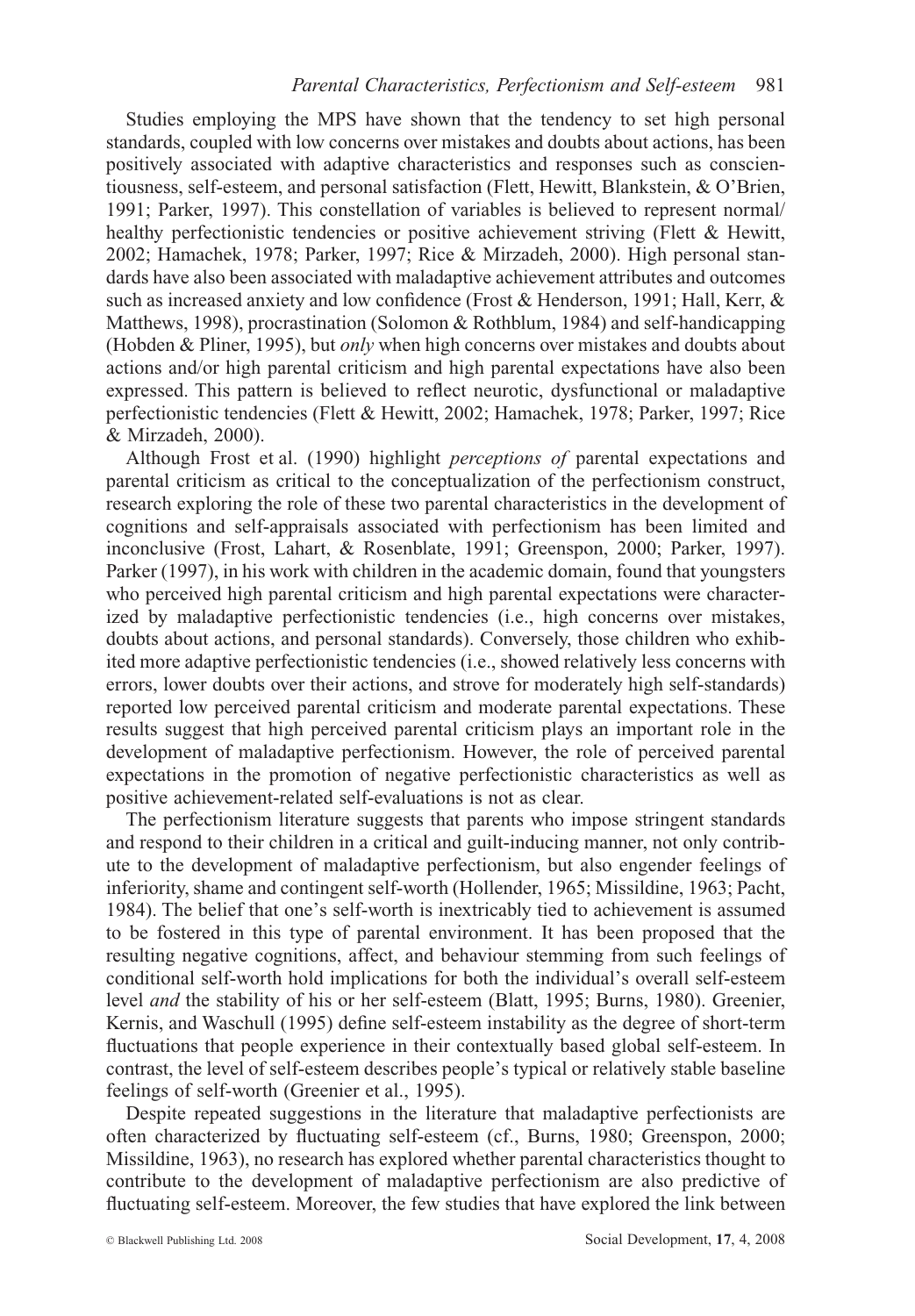perceived parental expectations and criticism and level of self-esteem have been inconclusive. Rice, Ashby, and Preusser (1996) found that self-esteem was positively associated with perceived parental expectations in youth identified as exhibiting *both* adaptive and maladaptive aspects of perfectionism. Surprisingly, Rice et al. (1996) found that perceived parental criticism was not a significant predictor of self-esteem in either adaptive or maladaptive perfectionists. In contrast to the findings of Rice et al. (1996), Gotwals, Dunn, and Wayment (2003), and Slaney, Rice, Mobley, Trippi, and Ashby (2001) reported a significant negative correlation between self-esteem and perceived parental criticism yet found no relationship between perceptions of parental expectations and overall level of self-worth.

A possible reason for these discrepant findings may be that the inter-dependencies between parental characteristics, perfectionism, and its concomitants are far more complex than considered in past work. Steinberg (2000) contends that children's perceptions of parental practices (e.g., the expectations expressed by mothers/fathers) can have different meanings depending on the emotional climate in which they occur. For example, high parental expectations may be perceived differently when communicated by parents in a highly critical and harsh manner versus via a communicative style that is supportive and non-critical. To this end, a comprehensive exploration of the etiology of perfectionism may involve considering the potential interplay between the different dimensions of the parental environment.

Taking initial steps in this direction, Flett, Hewitt, Oliver, and Macdonald (2002) proposed a model of perfectionism in which parental expectations and parental harshness are conceptualized as distinct, orthogonal dimensions, highly relevant to the development of perfectionism. Flett et al. (2002) argued that various combinations of these parental characteristics can result in differential developmental outcomes. For example, it is suggested that children who experience both high parental expectations and parental criticism should be distinguishable in terms of levels of emotional adjustment from those who experience high parental expectations but low to moderate criticism. To date, no research has tested Flett et al.'s (2002) proposed model and explored the interactive effects of parental expectations and parental criticism on indices of perfectionism and emotional adjustment. As such, the main objective of the present study was to examine the main and interactive effects of parental expectations and criticism on dimensions of perfectionism (i.e., concerns over mistakes, doubts about actions and personal standards) and on level and stability of self-esteem.

The literature consistently suggests, as noted above, that high perceived parental criticism has negative developmental implications for perfectionistic tendencies and perceptions of self-worth (Barrow & Moore, 1983; Frost et al., 1990; Hamachek, 1978; Missildine, 1963) whereas the results regarding the consequences of parental expectations have been equivocal. With respect to this latter finding, Flett et al. (2002) have pointed out that the parental expectations variable can range from exceedingly high to exceedingly low expectations and propose that both ends of the parental expectations continuum may have implications for the development of maladaptive perfectionistic tendencies and negative self-perceptions. Aligned with their proposition, past research has revealed a positive association between perceived parental expectations and children's self-reports of personal competence (Eccles, Wigfield, & Schiefele, 1998). Low perceived parental expectations, however, have been linked to maladaptive outcomes such as disordered eating among adolescents (Neumark-Sztainer, Story, Hannan, Beuhring, & Resnick, 2000). Aiken and West (1991) recommend that testing for curvilinear relationships between the variables in question might help explicate such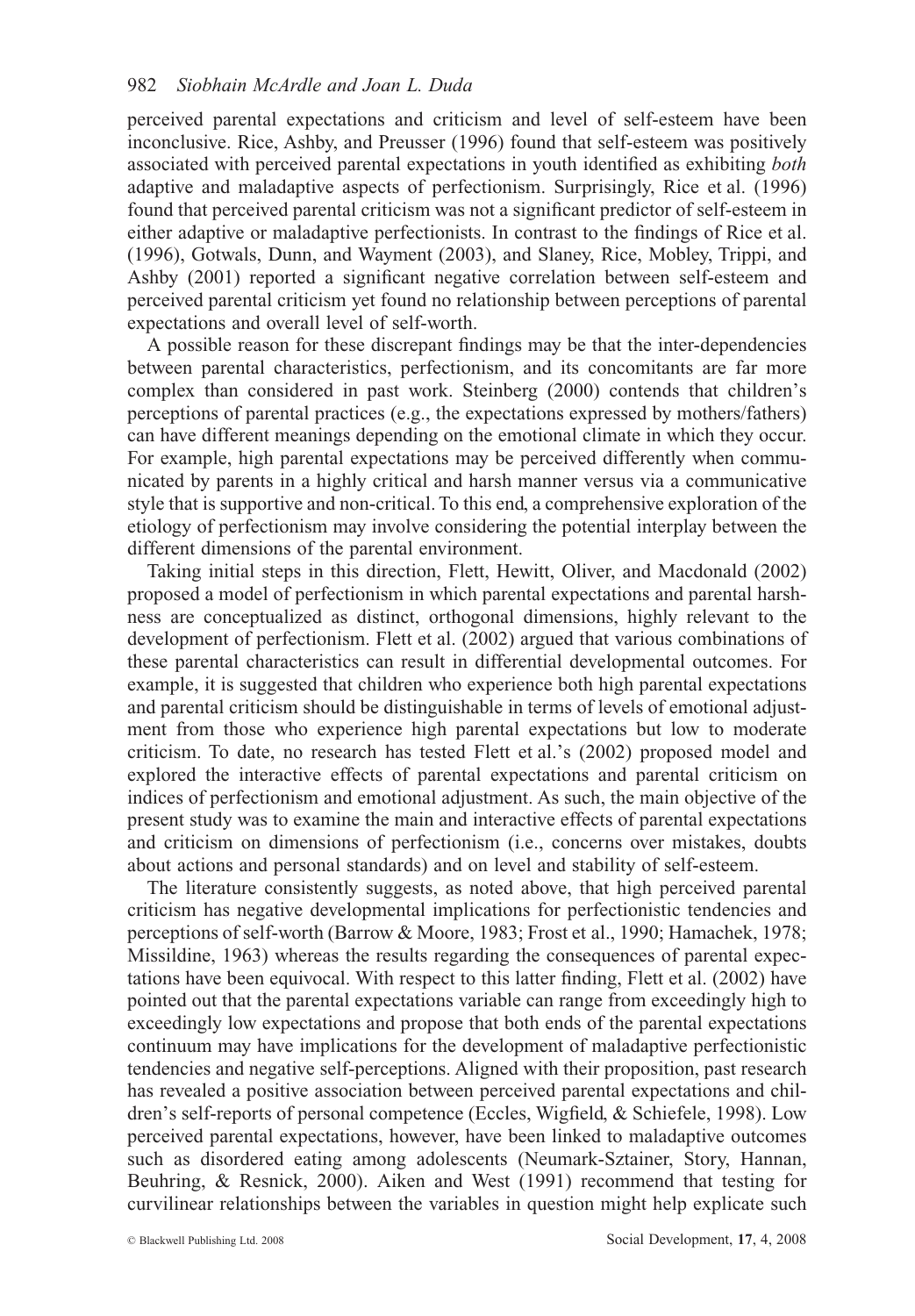apparent inconsistencies in the literature. As such, a second major focus of the present study was to examine whether the relationship of perceived parental expectations to concerns over mistakes, doubts about action, personal standards, and the level and stability of self-esteem is non-linear.

In their efforts to develop a comprehensive model of the etiology of perfectionism, Flett et al. (2002) highlight the importance of considering individual difference factors such as gender and the developmental stage of the child. Research to date has shown that boys score higher than girls on perceived parental expectations (Parker, 2002). Further, whereas males in general tend to report higher self-esteem (Kling, Hyde, Showers, & Buswell, 1999), the research also indicates that self-evaluative judgments overall are less positive in early adolescence (ages 11–13) when compared to other developmental stages in young people (Marsh, Parker, & Barnes, 1985; Rosenberg, 1986). Although the etiology of perfectionism is regarded as an ongoing process, it is believed that key periods in the development of perfectionism include the early stages of childhood and the early stages of adolescence characterized by heightened levels of self-consciousness (Flett et al., 2002). Thus, in a sample of young adolescents, we also considered potential gender and age differences in the etiology of perfectionism.

Most studies of perfectionism have focused on a generalized multidimensional personality characteristic with the assumption that extreme perfectionists are those who pursue high personal standards across a number of life domains (Flett & Hewitt, 2002). Research grounded in Frost et al.'s (1990) multidimensional model of perfectionism has examined the dimensions of perfectionism in young people among the academically talented (Ablard & Parker, 1997; Parker, 1997; Parker & Stumpf, 1995). As such, what we know about the relationship of the inter-personal (i.e., perceptions of parental expectations and criticism) to the intra-personal dimensions (i.e., personal standards, concern for mistakes, and doubts about action) of perfectionism and their correlates has largely stemmed from samples of boys and girls characterized as gifted in the classroom. Recognizing that adolescents can possess high ability and exhibit perfectionistic tendencies in other achievement settings besides the academic classroom, the current research focused on young talented athletes.

#### **Method**

#### *Participants*

The sample consisted of 196 young male  $(N = 77)$  and female  $(N = 119)$  athletes ranging in age from 12 to 17 years  $(M = 14.0, SD = 1.42)$  with 46 percent of the athletes in early adolescence (12–14 years) and 54 percent in late adolescence (15–17 years). The participants in this study were recruited from 18 different sporting clubs in the United Kingdom and represented a variety of individual sports including gymnastics (4 percent), diving (4 percent), synchronized swimming (13 percent), skating (1 percent), trampolining (11 percent), swimming (52 percent), athletics (4 percent), golf (6 percent), and squash (5 percent). In an effort to control for potential confounding factors, the participant sample was delimited by age (12–17 years), sport (individual versus team sports), and competitive level (national level competitors and above). On average, the participants had participated in their respective sports for 6.71 years  $(SD = 2.61)$ . At the time of the data collection, this group of athletes was training for approximately 13.14 hours per week  $(SD = 6.58)$ .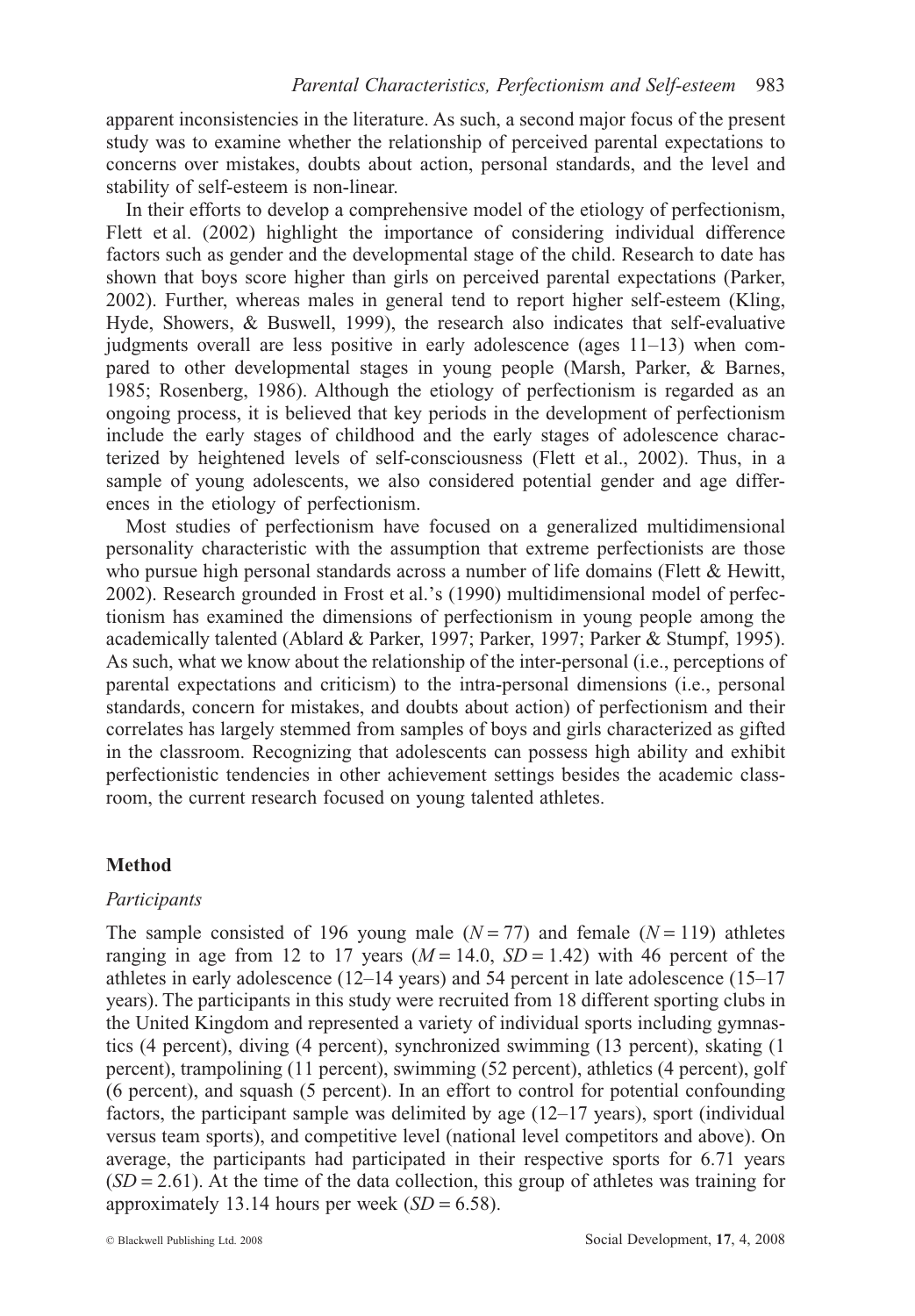#### **Measures**

#### *Independent Variables*

*Inter-personal Dimensions of Perfectionism.* The parental expectations (five items) and parental criticism (four items) subscales of the MPS (Frost et al., 1990) measure perceived parental characteristics. High scores on the parental expectations subscale reflect the individual's belief that his or her parents endorse very high achievement standards. Individuals who exhibit high scores on perceived parental criticism believe that failure to meet the standards of their parents will result in disapproval and/or loss of love. Exemplary items from these two subscales include 'My parents have expected excellence from me' (parental expectations) and 'As a child, I was punished for doing things less than perfect' (parental criticism). To ensure that the sport setting was reflected when measuring perfectionistic tendencies, the word 'work' in the MPS was replaced by the athlete's specific sport (e.g., 'If I fail at work/school, I am a failure as a person' was altered to read 'If I fail at gymnastics/school, I am a failure as a person'). In previous research, the perceptions of parental expectations and perceptions of parental criticism subscales of the MPS have demonstrated adequate internal reliability (Cronbach's [1951]  $\alpha$  = .84; Frost et al., 1990).

#### *Dependent Variables*

*Intra-personal Dimensions of Perfectionism.* The three intra-personal subscales of Frost et al.'s (1990) MPS were used to measure athletes' personal standards and self-evaluation tendencies in the central achievement domains of sport and school. For all the subscales, participants were asked to respond on a Likert scale from one (strongly disagree) to five (strongly agree). The seven items of the personal standards subscale reflect the relative difficulty of the standards set by the individual in achievement situations, for instance 'I set higher goals than most people'. The concern over mistakes subscale (nine items) taps the individual's tendency to process mistakes negatively, often equating faults with personal failure (e.g., 'The fewer mistakes I make the more people will like me'). Items from the doubts about actions subscale  $(N = 4)$ , such as 'Even when I do something very carefully, I often feel that it is not quite right' measure the individual's tendency to feel dissatisfied with his or her performance. In previous research, the intra-personal subscales of the MPS have demonstrated adequate validity and reliability and the questionnaire has been successfully employed with children. For example, in a sample of 820 academically talented children, Parker (1997) reported alphas for these three subscales scores ranging from .67 to .90.

*Self-esteem.* The general self (GENR) subscale of the self-description questionnaire II (SDQII; Marsh et al., 1985) was employed as a measure of general self-esteem. The SDQII consists of 11 self-concept scales and is specifically designed for early to middle adolescence. From the 10 items comprising the GENR subscale, five of the items are negatively worded. Examples are 'Overall, I have a lot to be proud of ' and 'Overall, I am a failure'. Respondents are asked to indicate their degree of agreement with each statement on a one (false) to six (true) response scale and a composite self-esteem score is calculated. Validated in an academic sample of children ranging in age from 11 to 18 years, the GENR subscale has demonstrated adequate internal reliability in previous studies (mean  $\alpha$  = .89) (Marsh, 1989; Marsh et al., 1985).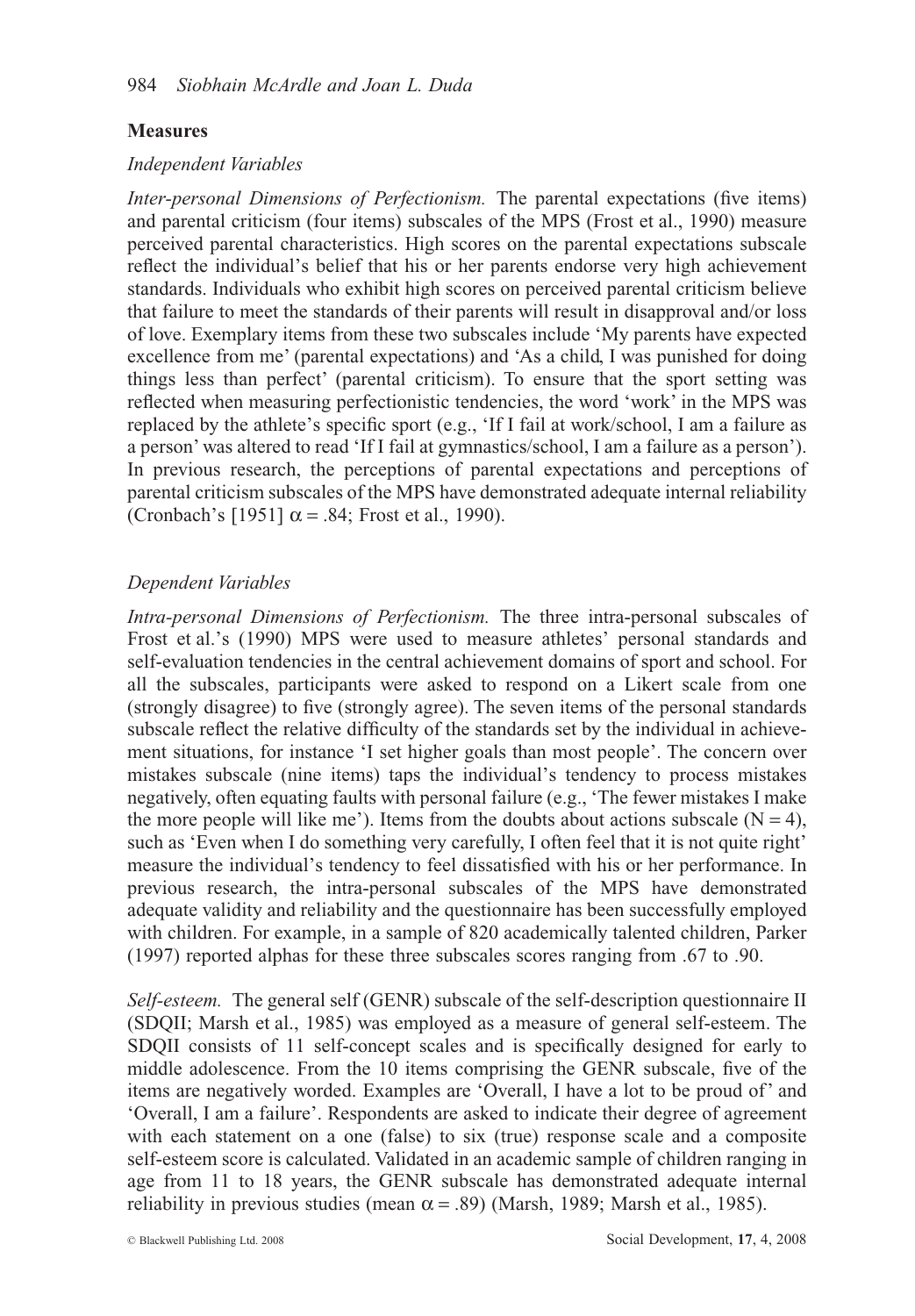*Fluctuations in Self-esteem.* Fluctuations in self-esteem were assessed with the five-item labile self-esteem scale (LSES; Dykman, 1998). Some of the items include 'Compared to most people, my self-esteem changes rapidly' and 'My self-esteem shifts rapidly from feeling good about myself on one day to feeling bad about myself the next day'. Participants are asked to indicate their relative agreement with each item on a response scale from one (not characteristic of me) to five (extremely characteristic of me) with higher scores indicating higher labile self-esteem. Previous research has reported adequate internal reliability ( $\alpha$  = .84; Cronbach, 1951) and predictive validity for this measure (Dykman, 1998).

#### *Procedure*

Upon the approval of the authors' institutional human subjects review board and the consent of the relevant sport governing bodies and/or medical committees, coaches from numerous sport clubs in the United Kingdom were contacted and informed of the study. With the consent of club coaches, athletes who met the criteria for inclusion in the study were then provided with study information and both parental and individual consent forms. Upon receiving parental approval, those athletes who agreed to participate in the study were invited to complete a multi-section questionnaire. The multi-section questionnaire, consisting of measures of the targeted dimensions of perfectionism, self-esteem and labile self-esteem, was initially pilot-tested with a group of young gymnasts to ensure that the length and wording of the multi-section questionnaire were acceptable for the targeted participants. Questionnaires were administered either before or after the athletes' training session by the first author. The study participants were assured that all responses were confidential and encouraged to ask questions to clarify any misunderstanding or confusion with the items presented.

#### **Results**

#### *Pre-analysis*

Following the recommendations of Tabachnick and Fidell (2001) for multiple-group, multiple-variable designs, several pre-diagnostic analyses were performed. Univariate and multivariate outliers were removed using Box plots and the Mahalanobis distance criterion, respectively. With the elimination of 16 participants, 180 individuals  $(N = 106$  females,  $N = 74$  males) were included in the final analyses. Subsequent reliability analyses for each measure indicated that other than the parental criticism subscale of the MPS ( $\alpha$  = .64), all alpha levels were above the criterion of  $\alpha \geq .70$ (Hair, Anderson, Tatham, & Black, 1998; Nunnally, 1978) suggest that allowances for internal consistencies slightly below this standard can be made for subscales with fewer items. On this basis, the four-item parental criticism subscale was included in subsequent analyses.

Potential gender differences in dimensions of perfectionism and self-esteem and labile self-esteem were initially examined. Consonant with Keselman et al.'s (1998) suggestion that outcome variables in multivariate analysis of variance (MANOVA) should conceptually 'hang together' (p. 363), two separate one-way MANOVAs were conducted. With the independent variable being gender, the dependent variables were dimensions of perfectionism and the level and stability of self-esteem. Bartlett's test of sphericity indicated a significant level of correlation between each set of dependent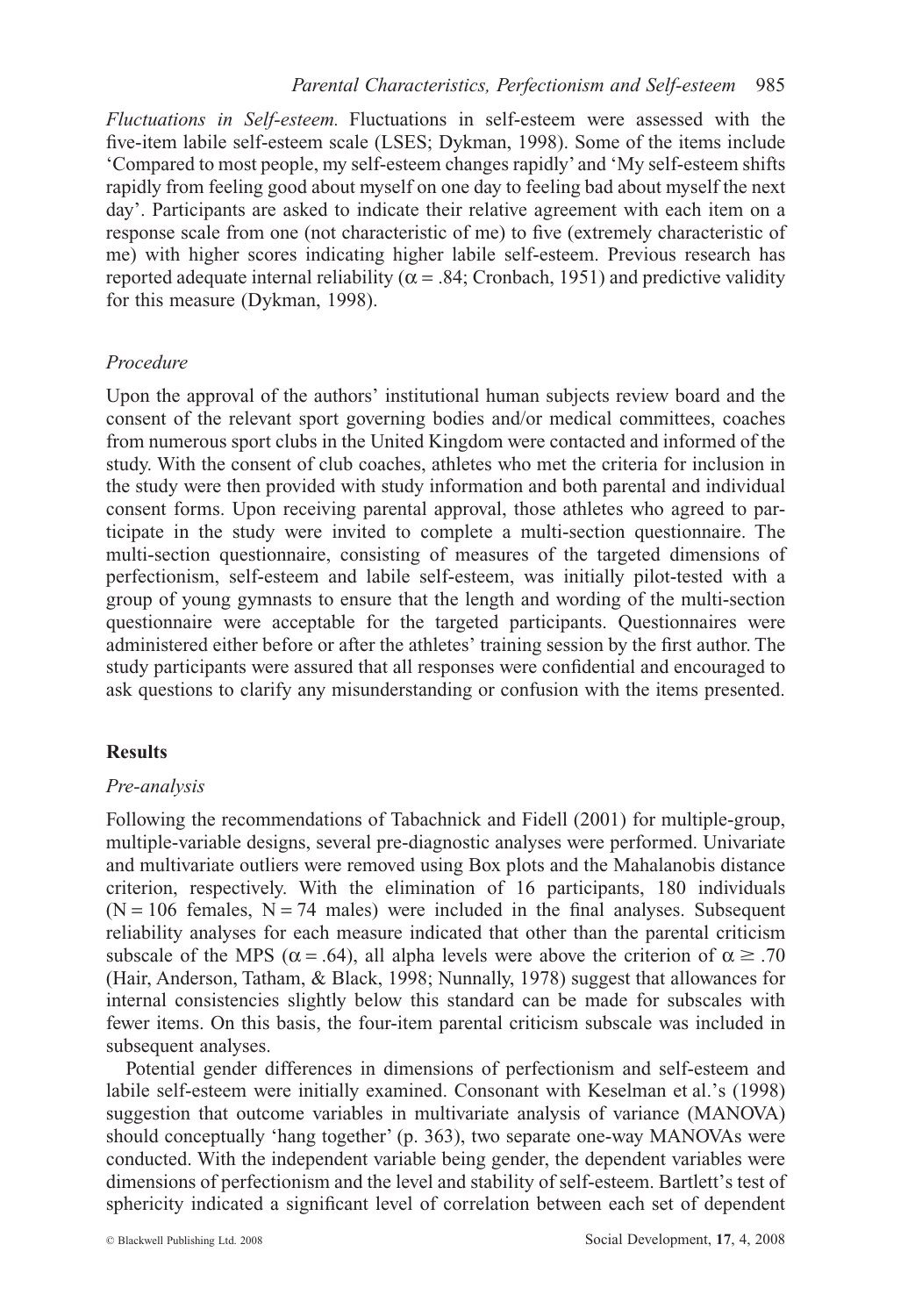|                                     | M     | SD   | $\alpha$ | $Min-max$       |
|-------------------------------------|-------|------|----------|-----------------|
| MPS—perceived parental criticism    | 7.29  | 2.39 | .64      | $4.00 - 14.00$  |
| MPS—perceived parental expectations | 11.63 | 3.67 | .72      | $5.00 - 21.00$  |
| MPS-concern over mistakes           | 20.79 | 5.12 | .78      | $9.00 - 34.00$  |
| MPS—doubts about action             | 10.49 | 2.94 | .74      | $4.00 - 18.00$  |
| MPS-personal standards              | 24.58 | 4.43 | .76      | $15.00 - 35.00$ |
| Self-esteem                         | 52.05 | 5.32 | .80      | 37.00 - 60.00   |
| Labile self-esteem                  | 13.09 | 4.49 | .82      | $5.00 - 25.00$  |

**Table 1. Descriptive Statistics and Cronbach's Alphas for All Variables**

variables. Pre-analysis diagnostic checks indicated that the data did not satisfy the Kolmogorov–Smirnov test for normality. However, Box's M indicated covariance matrix equality for both sets of dependent variables.

For each set of dependent variables, the multivariate effect size index was determined based on the formula multivariate  $\eta^2 = 1 - \Lambda^{1/5}$ . Follow-up analyses of variance (ANOVAs) with Bonferroni adjustment  $(p = .05 / 7 = .007)$  were also conducted. Effect sizes for follow-up analyses were based on Hedges *g* for unequal cell sizes  $(g = t\sqrt{(n_1 + n_2/\sqrt{(n_1 n_2)})}$ . Based on Cohen's (1977) univariate effect size (ES) criterion, values of .2 were considered small, values of .5 were classified moderate, and values of .8 and above were deemed large effect sizes.

#### *Gender Differences*

Results revealed a significant multivariate effect for gender on the dimensions of perfectionism (concerns over mistakes, doubts about actions, personal standards, parental expectations, and parental criticism), Wilk's lambda =  $.93, F(5, 1)$  $174$ ) = 2.92,  $p < .05$ ,  $\eta^2$  = .07. However, follow-up univariate *F* Tests failed to reach significance  $(p > .007)$ . A multivariate gender effect also emerged for self-esteem and labile self-esteem, Wilks lambda = .95,  $F$  (2, 177) = 4.49,  $p < .01$ ,  $\eta^2 = .05$ . Consistent with Marsh et al. (1985), follow-up univariate *F* Tests indicated that boys scored significantly higher than girls on level of self-esteem  $F(1, 178) = 9.01$ ,  $p < .007$ ,  $q = 1.36$ . Overall, the mean self-esteem for boys was at approximately the 68.1 percentile of the mean self-esteem observed for females. As a result, the subsequent regression analysis with self-esteem as the dependent variable was performed controlling for gender.

#### *Descriptives*

Table 1 displays the descriptive statistics and Cronbach's alphas for all variables. The results indicate that the young athletes in this sample were analogous to other similarly aged children on dimensions of perfectionism (Gould, Udry, Tuffey, & Loehr, 1996; Parker, 1997). Inspection of reported means for self-esteem suggested that these athletes were also representative of youth in this age range (Marsh et al., 1985).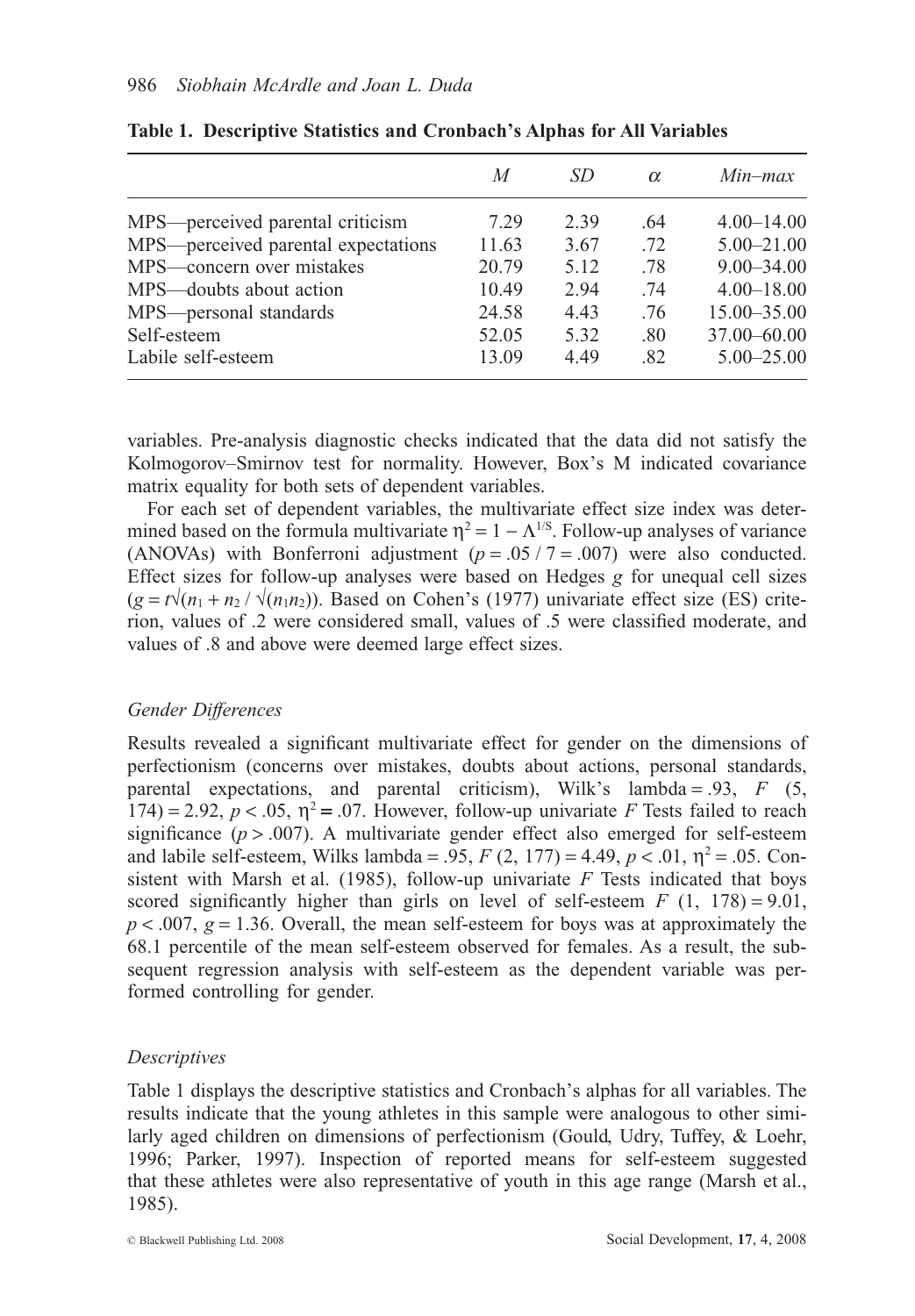|       |          |         | 3       | 4        |         | 6        |      |
|-------|----------|---------|---------|----------|---------|----------|------|
| 1. PC | 1.00     |         |         |          |         |          |      |
| 2. PE | $.52**$  | 1.00    |         |          |         |          |      |
| 3. CM | $.52**$  | $.37**$ | 1.00    |          |         |          |      |
| 4. DA | $.33**$  | $.21**$ | $.42**$ | 1.00     |         |          |      |
| 5. PS | .09      | $.23**$ | $.39**$ | $.21**$  | 1.00    |          |      |
| 6. SE | $-.30**$ | $-.03$  | $-.14$  | $-.22**$ | $.31**$ | 1.00     |      |
| 7. LB | $.28**$  | $.23**$ | .39     | $.34**$  | .14     | $-.33**$ | 1.00 |

**Table 2. Zero-order Correlations among Variables for the Entire Sample**

*Note*: PC = parental criticism; PE = parental expectations; CM = concern over mistakes;  $DA =$  doubts about actions;  $PS =$  personal standards;  $SE =$  self-esteem,  $LB =$  labile self-esteem. \*\* Correlation is significant at the .01 level (two-tailed).

#### *Correlations*

As shown in Table 2, perceptions of parental expectations and criticism were positively correlated and both moderately and positively related to doubts about action and concerns over mistakes (with the associations with perceived parental expectations being weaker). Although the results showed that perceived parental criticism did not significantly relate to personal standards, a significant and positive association between perceived parental expectations and personal standards did emerge. Perceptions of parental criticism showed a significant negative relationship with selfesteem and a significant positive association with labile self-esteem. Perceived parental expectations were also positively associated with the reporting of fluctuating self-esteem.

#### *Regression Analyses*

Following the recommendations of Cohen and Cohen (1983), moderated hierarchical regression was employed to examine the univariate, interactive, and quadratic effects of parental expectations and criticism on each dependent variable. In all analyses, the problem of multi-collinearity between lower- and higher-order regression terms in moderated hierarchical regression was addressed by centring the independent variables  $(M = 0)$ . In each of the analyses, age was entered in the first step to control for age differences on each DV. Parental criticism and parental expectations were entered in the second step to account for the univariate effects of parental attitudes on each dependent measure. In the third step, the quadratic (parental expectations squared) and interactive (the cross product of parental expectations and parental criticism) terms were entered simultaneously to (1) assess whether these terms added to the overall prediction of the regression equation and, (2) determine which function form best characterized the relation between predictor set and criterion (as recommended by Lubinski & Humphreys, 1990). In the case of the regression analysis with self-esteem as the dependent variable, we controlled for the observed gender difference by entering this variable in the first step along with age. Parental expectations and parental criticism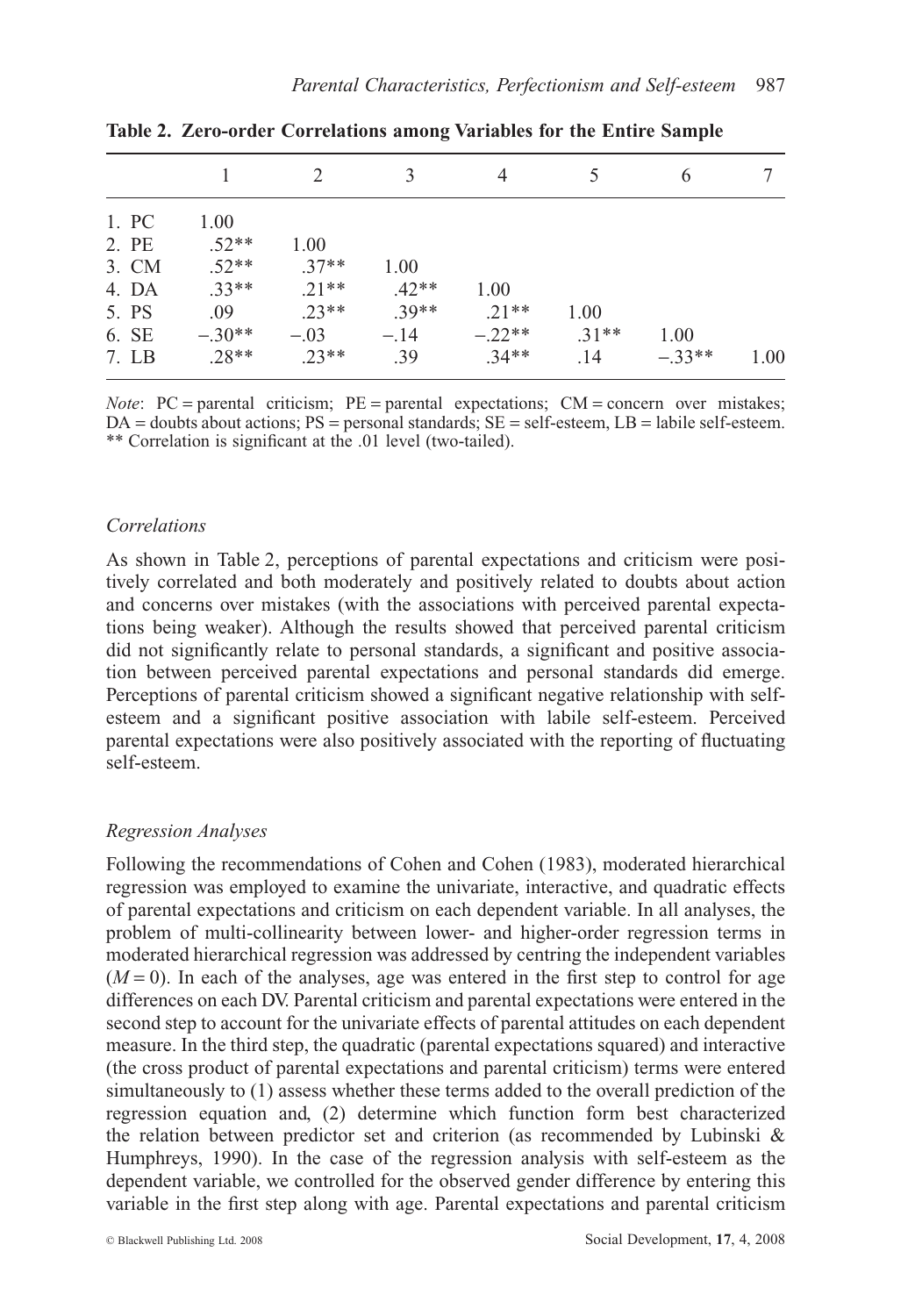| Variable                       | B    | $\boldsymbol{t}$ | Adjusted $R^2$ | $\Delta R^2$ |  |
|--------------------------------|------|------------------|----------------|--------------|--|
| Concerns over mistakes         |      |                  |                |              |  |
| Step 1                         |      |                  |                |              |  |
| Age                            | .13  | 1.72             |                |              |  |
|                                |      |                  | .01            |              |  |
| Step 2                         |      |                  |                |              |  |
| Parental expectations          | .15  | 1.97             |                |              |  |
| Parental criticism             | .45  | $6.05**$         |                |              |  |
|                                |      |                  | .29            | 29***        |  |
| Step 3                         |      |                  |                |              |  |
| Parental expectations $\times$ |      |                  |                |              |  |
| Parental criticism             | .04  | .49              |                |              |  |
| Parental expectations $\times$ |      |                  |                |              |  |
| Parental expectations          | .00. | $-.08$           |                |              |  |
|                                |      |                  | .29            |              |  |

**Table 3. Moderated Hierarchical Regression Analysis with Concerns over Mistakes Subscale Scores as the Dependent Variable**

\*\*  $p < .01$ ; \*\*\*  $p < .001$ .

were then entered in the second step, and the interaction and quadratic terms included in the third step.

Although the effect size of interaction terms are usually reported in terms of *R* squared change for the product variable(s), Aiken and West (1991) contend that *R* squared change is not linearly related to effect size. As per Aiken and West (1991) and Cohen and Cohen (1983), ES for set I (higher-order terms) over and above set M (lower-order terms) was calculated employing the formula  $f^2 = r^2$ <sub>*Y.MI*</sub>  $- r^2$ <sub>*Y.MI*</sub>. Cohen (1977) suggests that for higher order terms around  $f^2 = .02$  are 'small', around  $f^2 = .15$  are 'moderate', and  $f^2 = .26$  are labelled as large.

*Dimensions of Perfectionism.* Both concerns over mistakes and doubts about actions were positively predicted by perceptions of parental criticism (Tables 3 and 4). Specifically, 29 percent of the variance in concerns over mistakes and 10 percent of the variance in doubts about actions were explained by the athletes' perceptions of parental criticism. With regard to personal standards, age and parental expectations positively accounted for 8 percent of the variance (Table 5). Older participants set higher personal standards for themselves. Neither the product of perceived parental expectations and perceived parental criticism nor the squared perceived parental expectations or perceived parental criticism terms significantly added to the prediction of concerns over mistakes, doubts about action or personal standards.

*Self-esteem.* Self-esteem was positively predicted by gender and parental expectations and negatively predicted by parental criticism  $(R^2 = 15$  percent). Once again, neither the interaction nor the quadratic terms added to the prediction of self-esteem (see Table 6).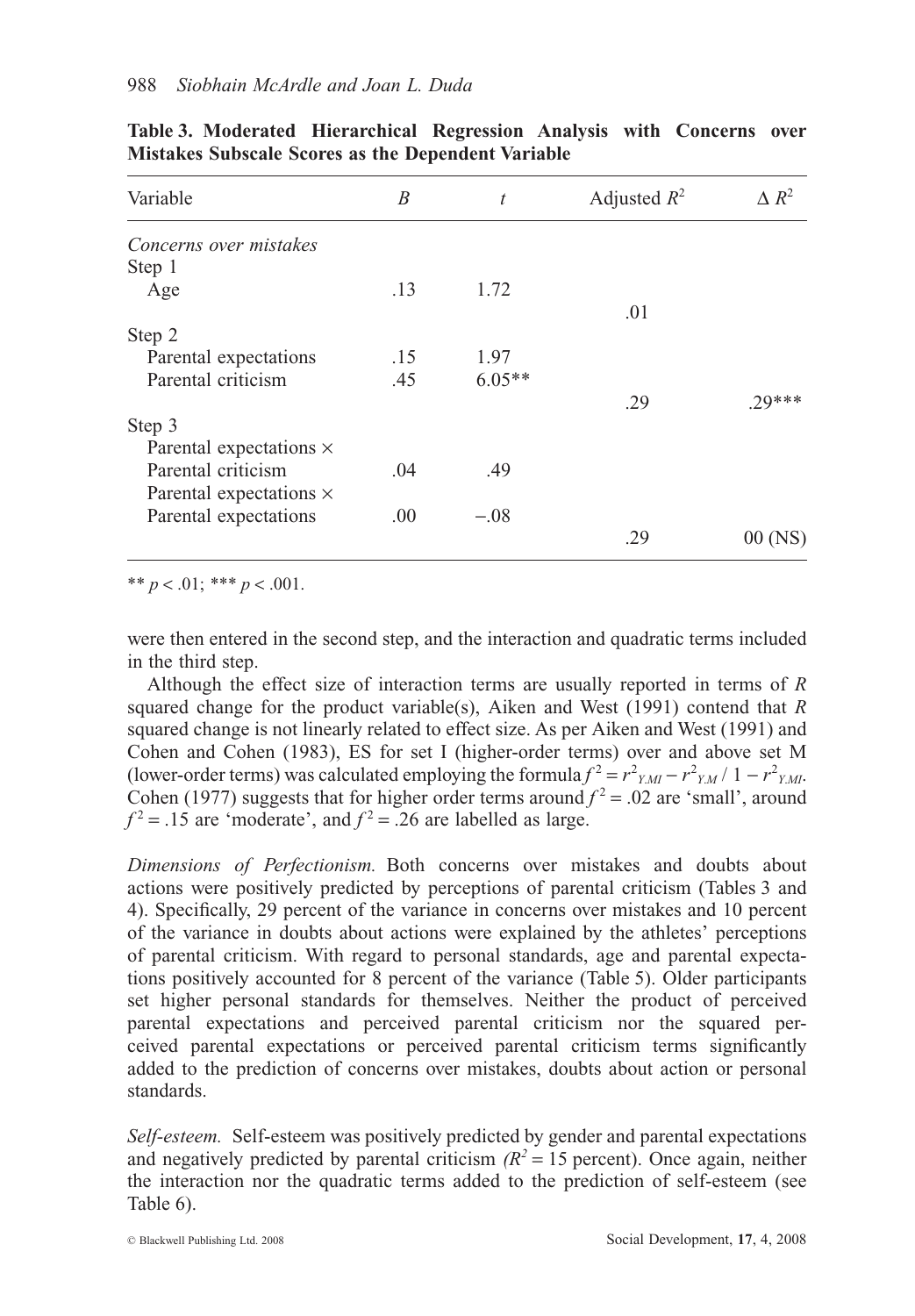| Variable                       | B      | t         | Adjusted $R^2$ | $\Lambda$ $R^2$ |  |
|--------------------------------|--------|-----------|----------------|-----------------|--|
| Doubts about actions           |        |           |                |                 |  |
| Step 1                         |        |           |                |                 |  |
| Age                            | $-.10$ | $-1.29$   |                |                 |  |
|                                |        |           | .00            |                 |  |
| Step 2                         |        |           |                |                 |  |
| Parental expectations          | .05    | .62       |                |                 |  |
| Parental criticism             | .30    | $3.57***$ |                |                 |  |
|                                |        |           | .10            | $.11***$        |  |
| Step 3                         |        |           |                |                 |  |
| Parental expectations $\times$ |        |           |                |                 |  |
| Parental criticism             | $-.20$ | $-2.05*$  |                |                 |  |
| Parental expectations $\times$ |        |           |                |                 |  |
| Parental expectations          | .11    | 1.23      |                |                 |  |
|                                |        |           | .11            | .02 (NS)        |  |

| Table 4. Moderated Hierarchical Regression Analysis with Doubts about Actions |  |  |
|-------------------------------------------------------------------------------|--|--|
| <b>Subscale Scores as the Dependent Variable</b>                              |  |  |

\*  $p < .05$ ; \*\*\*  $p < .001$ .

|  | Table 5. Moderated Hierarchical Regression Analysis with Personal Standards |  |  |  |
|--|-----------------------------------------------------------------------------|--|--|--|
|  | <b>Subscale Scores as the Dependent Variable</b>                            |  |  |  |

| Variable                       | B      | t        | Adjusted $R^2$ | $\Delta R^2$ |  |
|--------------------------------|--------|----------|----------------|--------------|--|
| Personal standards             |        |          |                |              |  |
| Step 1                         |        |          |                |              |  |
| Age                            | .18    | $2.46*$  |                |              |  |
|                                |        |          | .03            |              |  |
| Step 2                         |        |          |                |              |  |
| Parental expectations          | .26    | $3.11**$ |                |              |  |
| Parental criticism             | $-.04$ | $-.51$   |                |              |  |
|                                |        |          | .08            | $.06**$      |  |
| Step 3                         |        |          |                |              |  |
| Parental expectations $\times$ |        |          |                |              |  |
| Parental criticism             | $-.06$ | $-.65$   |                |              |  |
| Parental expectations $\times$ |        |          |                |              |  |
| Parental expectations          | $-.02$ | $-.19$   |                |              |  |
|                                |        |          | .07            | .00 (NS)     |  |

\*  $p < .05$ ; \*\*  $p < .01$ .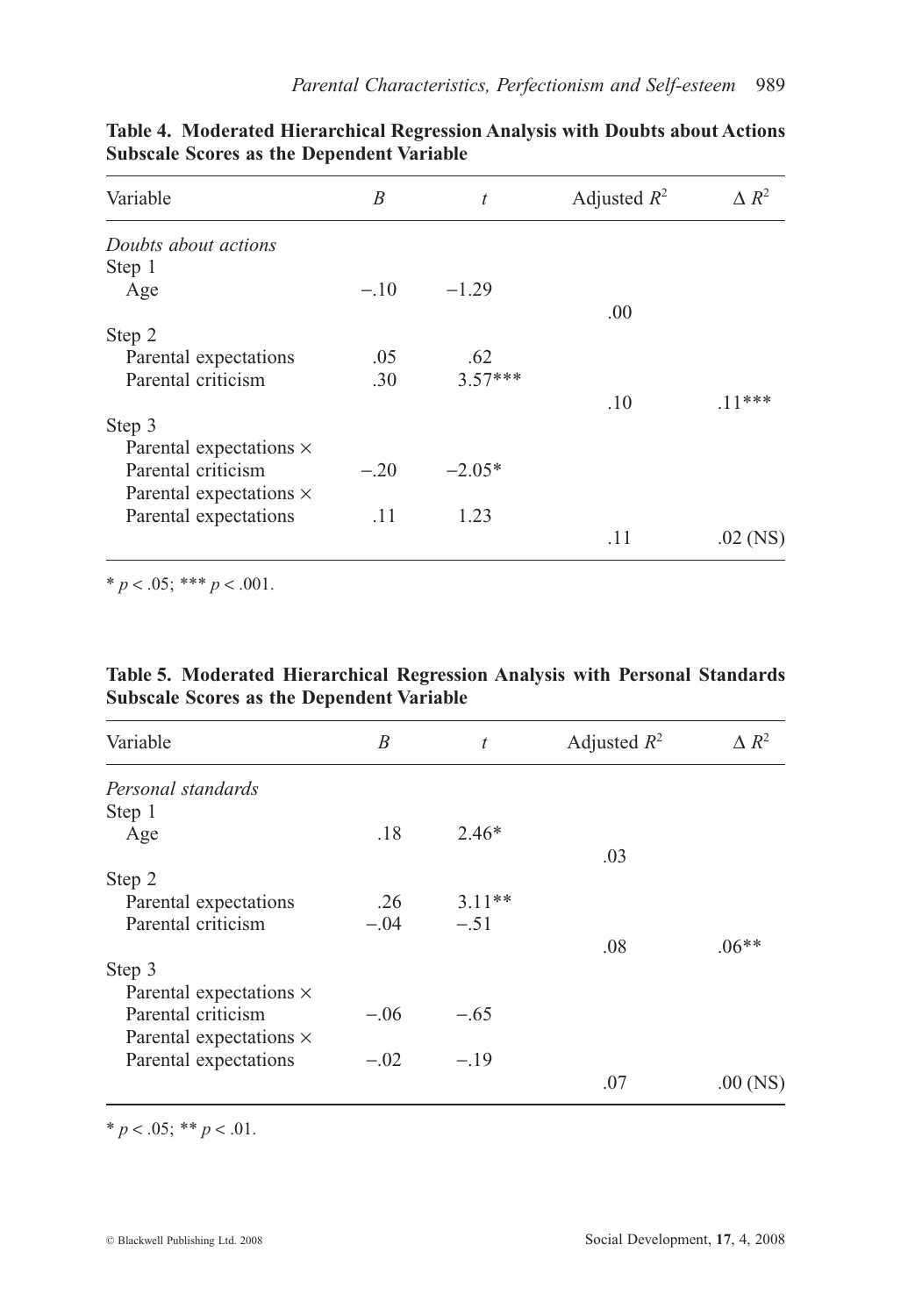| Variable                       | B      | t          | Adjusted $R^2$ | $\Delta R^2$ |  |
|--------------------------------|--------|------------|----------------|--------------|--|
| Self-esteem                    |        |            |                |              |  |
| Step 1                         |        |            |                |              |  |
| Gender                         | .23    | $3.28**$   |                |              |  |
| Age                            | .05    | 2.96       |                |              |  |
|                                |        |            | .04            |              |  |
| Step 2                         |        |            |                |              |  |
| Parental expectations          | .17    | $2.08*$    |                |              |  |
| Parental criticism             | $-.40$ | $-4.90***$ |                |              |  |
|                                |        |            | .15            | $.12***$     |  |
| Step 3                         |        |            |                |              |  |
| Parental expectations $\times$ |        |            |                |              |  |
| Parental criticism             | .00.   | .06        |                |              |  |
| Parental expectations $\times$ |        |            |                |              |  |
| Parental expectations          | $-.06$ | $-.67$     |                |              |  |
|                                |        |            | .14            | .00 (NS)     |  |
|                                |        |            |                |              |  |

**Table 6. Moderated Hierarchical Regression Analysis with Self-esteem as the Dependent Variable**

 $* p < .05; ** p < .01; ** p < .001.$ 

The emergent positive and significant main effect for perceived parental expectations was surprising given that perceived parental expectations did not significantly correlate with self-esteem. These findings would suggest that perceptions of parental criticism acted as a suppressor variable in this analysis by suppressing variance that is irrelevant in the prediction of self-esteem and thereby enhancing the predictive utility of perceived parental expectations (Tabachnick & Fidell, 2001).

*Labile Self-esteem.* For labile self-esteem, results indicated that a 'set' of higher order terms reached significance (i.e., the curvilinear term and the interaction term),  $F(4, 175) = 5.75$ ,  $p < .001$ ,  $f^2 = .04$  (Table 7). In this case, the effect of set I (higher order effects) over and above set M (first order effects) was relatively small (Cohen, 1977). Although the effect size was relatively small, the curvilinear relationship between perceived parental expectations and labile self-esteem indicated that a oneunit change in perceived parental expectations did not produce a constant change in labile self-esteem across the range of scores. The positive coefficient of the quadratic term (parental expectations squared) suggests that both very low and very high perceptions of parental expectations were associated with higher levels of fluctuating self-esteem.

To explore the observed significant interaction and curvilinear effects, simple slopes were plotted to illustrate the relationship between perceived parental criticism and labile self-esteem when perceived parental expectations were either high, medium or low. These results are displayed in Figure 1. Both the high parental criticism and the low parental expectations slopes were significant  $(p < .05)$  indicating that, in combination, high parental criticism and low parental expectations were predictive of higher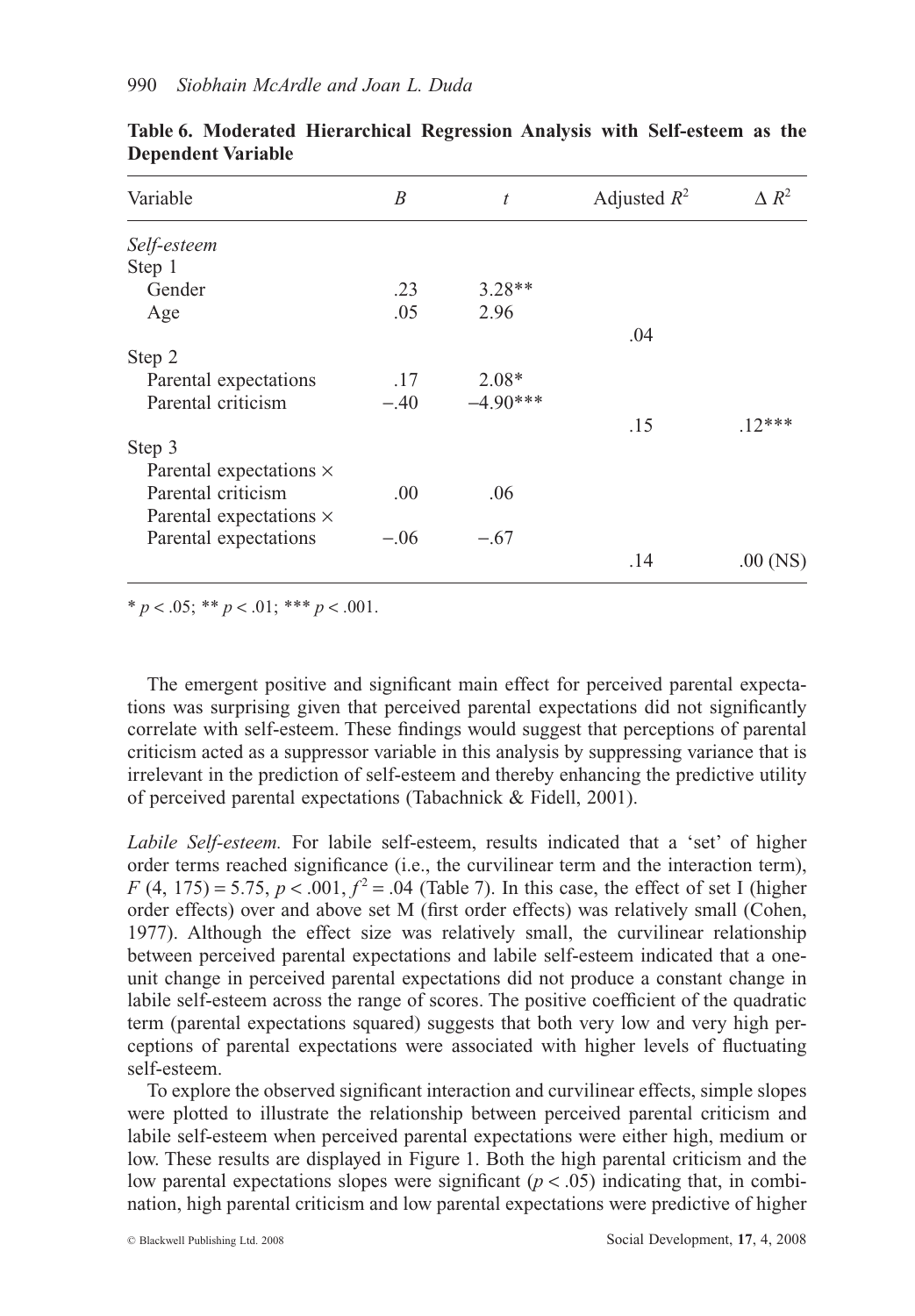| Variable                       | B      | t        | Adjusted $R^2$ | $\Delta R^2$ |  |
|--------------------------------|--------|----------|----------------|--------------|--|
| Labile self-esteem             |        |          |                |              |  |
| Step 1                         |        |          |                |              |  |
| Age                            | $-.07$ | $-.94$   |                |              |  |
|                                |        |          | .00.           |              |  |
| Step 2                         |        |          |                |              |  |
| Parental expectations          | .10    | 1.20     |                |              |  |
| Parental criticism             | .42    | $2.65**$ |                |              |  |
|                                |        |          | .07            | $.08***$     |  |
| Step 3                         |        |          |                |              |  |
| Parental expectations $\times$ | $-.21$ | $-2.18*$ |                |              |  |
| Parental criticism             |        |          |                |              |  |
| Parental expectations $\times$ |        |          |                |              |  |
| Parental expectations          | .21    | $2.28*$  |                |              |  |
|                                |        |          | .09            | $.03*$       |  |
|                                |        |          |                |              |  |

**Table 7. Moderated Hierarchical Regression Analysis with Labile Self-esteem as the Dependent Variable**

 $* p < .05$ ; \*\*  $p < .01$ ; \*\*\*  $p < .001$ .



*Figure 1.* Quadratic and Interactive Effects of Perceived Parental Expectations and Perceived Parental Criticism on Labile Self-esteem.

fluctuations in self-esteem. Further, the slopes depicting high perceived parental expectations and low and moderate levels of perceived parental criticism respectively were significant  $(p < .05)$ . These results suggest that regardless of the manner in which parental expectations were communicated (i.e., in combination with high, moderate or low levels of criticism), high perceived parental expectations were associated with greater self-esteem fluctuation.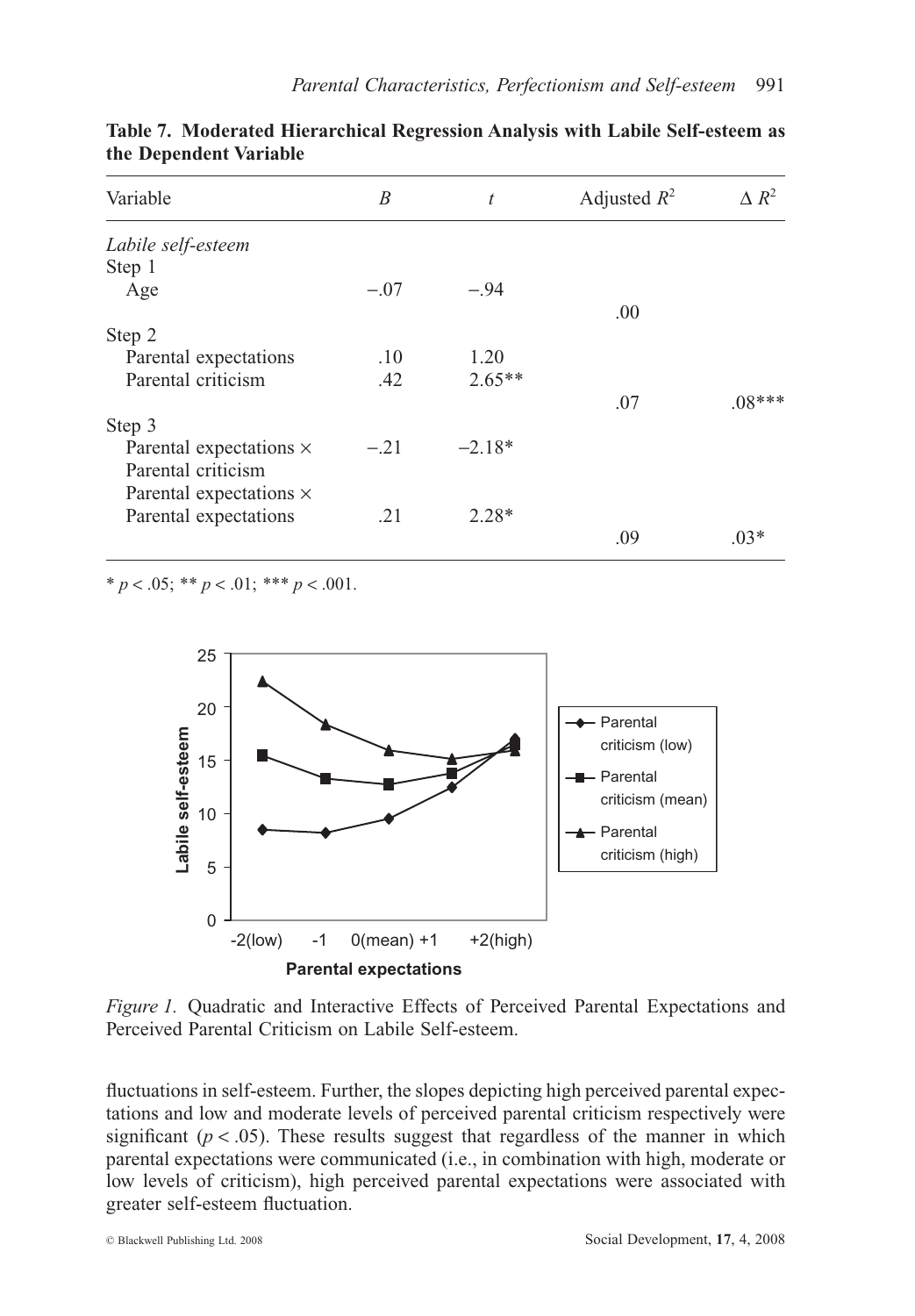#### **Discussion**

Aligned with Flett et al.'s (2002) developmental model of perfectionism, the main purpose of the present study was to explore whether different combinations of perceived parental expectations and perceived parental criticism contribute to differential perfectionistic tendencies and perceptions of self-worth among young talented athletes. We addressed this issue by examining the main and interactive effects of perceived parental expectations and criticism on children's perfectionistic tendencies, feelings of general self-worth and the reported stability of their self-esteem. We also tested for non-linearities in the relationship between perceived parental expectations and dimensions of perfectionism, self-esteem, and labile self-esteem.

Results revealed perceptions of parental criticism to predict young talented athletes' concerns over their mistakes and doubts about their actions. Contrary to the literature (Blatt, 1995; Frost & Henderson, 1991), the hypothesized link between high perceived parental expectations and the maladaptive self-evaluation tendencies reflective of maladaptive perfectionism was not supported. However, in line with previous research (Frost et al., 1990; Rice & Dellwo, 2001), perceived parental expectations emerged as a positive predictor of children's personal standards but this relationship was weak.

Consistent with the work of Kawamura, Frost, and Harmatz (2002), our findings suggest that athletes who perceived their parents to be harsh, critical, and punitive placed greater importance on their mistakes and equated them with personal failure. Such athletes also expressed more extensive doubts about the quality of their achievement efforts. These results imply that anticipated parental criticism in response to achievement efforts may foster a tendency in children to focus on personal shortcomings and tie their performance outcomes to feelings of self-worth. Approaching achievement situations with this type of interpretative lens may initiate the pervasive negative self-evaluations and performance dissatisfaction historically associated with maladaptive perfectionism (Blatt, 1995; Pacht, 1984). This perspective on achievement may also serve as the cornerstone for the development and perpetuation of contingent self-worth (Deci & Ryan, 1995).

Given the potential implications of perceived parental criticism for children's selfevaluation tendencies (Frost et al., 1991), it is not surprising that perceived parental criticism also corresponded to lower levels of self-esteem. It would be most difficult for a child to hold positive perceptions of self-worth when his or her parents are seen as providing critical feedback when performance at a salient achievement activity is not up to par. On the other hand, and consistent with the findings of Rice et al. (1996), perceived parental expectations positively predicted self-esteem. According to Frome and Eccles (1998), perceptions of parental expectations can be interpreted by the child as an expressed belief in his/her ability, and thus, conducive to a sense of competence and self-worth. That high perceived parental expectations *and* low perceived parental criticism were linked to higher levels of self-esteem for this sample of young athletes is also consonant with the work of Grolnick and Ryan (1989). They suggest that parents who set clearly defined expectations and limits in the context of a warm, nurturing supportive environment foster the general well-being, competence and adjustment of their children.

The results concerning the prediction of self-esteem as a function of perceptions of parental expectations should be interpreted with caution. Given that perceived parental expectations were not significantly associated with self-esteem in the correlational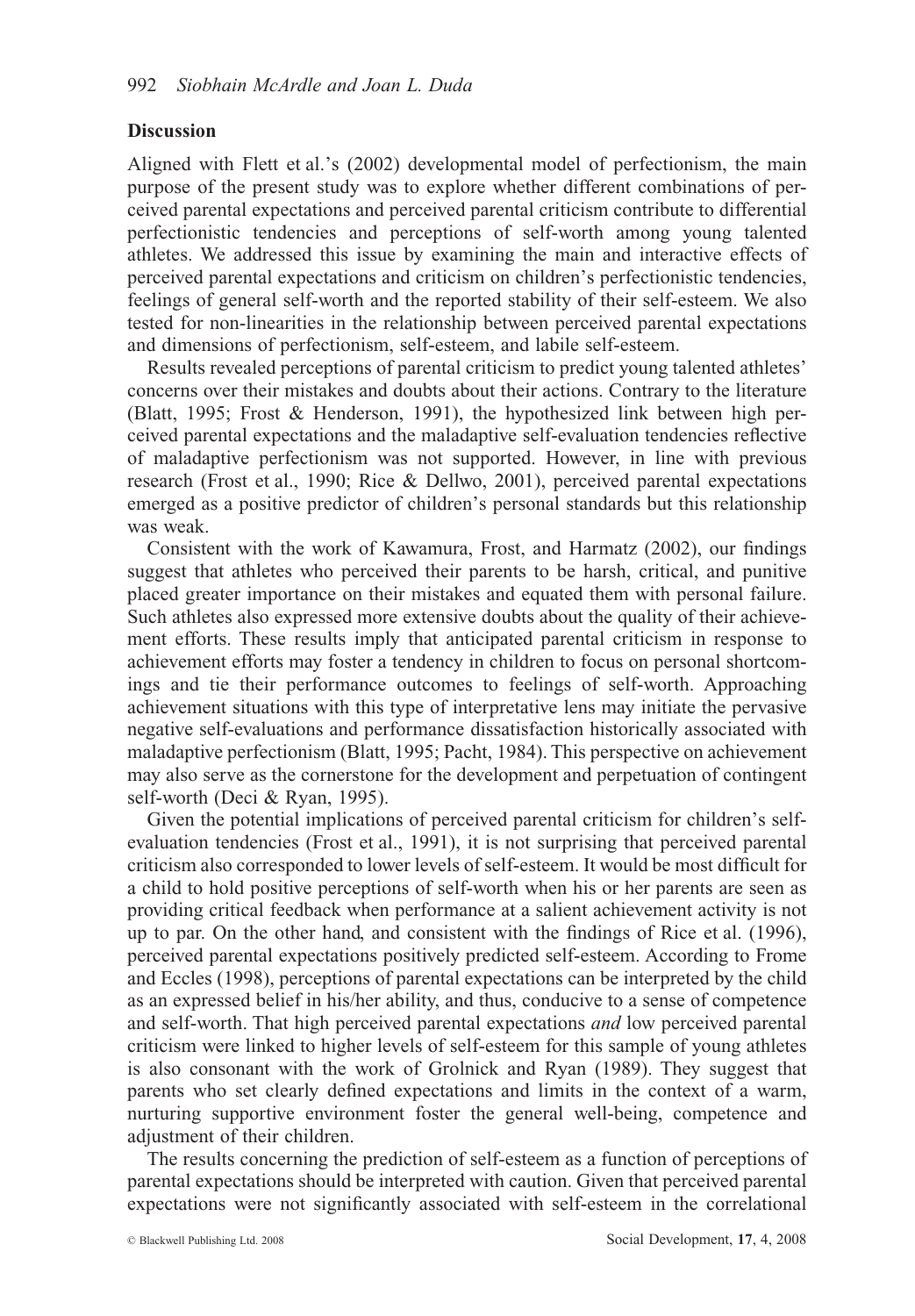analysis, the positive finding stemming from the hierarchical regression analyses suggests that statistical suppression occurred. That is, there is a strong possibility that perceived parental criticism acted as a suppressor variable in the regression model and exacerbated the predictive power of perceived parental expectations.

In support of Flett et al.'s (2002) contention that various combinations of parenting dimensions (i.e., parental expectations and parental criticism) may contribute to potentially meaningful differences in concomitants of perfectionism, adolescents' tendency to fluctuate in self-worth was predicted by the interaction between perceived parental expectations and perceived parental criticism. Moreover, and also consistent with Flett et al. (2002), a significant curvilinear relationship between perceived parental expectations and labile self-esteem was revealed. Specifically, the results suggested that *high* perceived parental criticism coupled with *low* perceived parental expectations was associated with greatest self-esteem instability. However, the results also indicated that *high perceived parental expectations* regardless of parental level of criticism correspond to heightened fluctuation in self-esteem. As such, our results support the proposition that both ends of the parental expectations continuum may have implications for psychological adjustment during childhood (Flett et al., 2002).

It is important to consider the reasons why low perceptions of parental expectations rather than high perceived expectations should interact with high perceived parental criticism to predict the greatest reported self-esteem fluctuation in this group of young talented athletes. Harter (1998) contends that low perceived parental expectations are likely to thwart children's sense of competence and self-worth. Thus, it is possible that children interpret low perceived parental expectations as reflective of their parents' lack of belief in their ability to attain high levels of accomplishment. It also might be the case that the child who perceives low parental expectations *and* views his or her parents to be highly critical may feel especially pressured to prove his or her ability to gain parental approval and to avoid the negative repercussions of failure. With such an outlook on parents' expected responses to poor performance, it is not surprising that children would report their self-worth to be highly unstable.

Our results regarding the predictors of level of self-esteem suggest that high parental expectations play a positive role in the development of children's feelings of selfworth. On the contrary, the findings regarding self-esteem fluctuation imply that high parental expectations can have negative implications for feelings of self-worth. In explicating these seemingly discrepant results for high perceived parental expectations, it is informative to consider the work of Flett et al.'s (2002). They suggest that parents' standards/expectations can be examined according to their level, importance, and type. With regard to 'type', it is argued that parental expectations may be conveyed in a manner that endorses one of two perspectives on achievement. Parents whose high expectations endorse the importance of learning and self-improvement are thought to foster adaptive perfectionistic tendencies, cognitions, and behaviors. Conversely, parental expectations that convey the importance of normative comparison and high levels of ego involvement are believed to foster maladaptive perfectionistic tendencies and feelings of contingent self-worth (Ablard & Parker, 1997; Hamachek, 1978; Missildine, 1963). More specifically, Flett et al. (2002) postulate that parental endorsement of performance or ego goals may result in the development of a form of perfectionism that stems from concerns about self-esteem. It is possible that the link between high parental expectations and self-esteem instability found in the current study reflects tenuous feelings of self-worth that stem from perceptions of more ego-involving parental expectations. To further test these aspects of Flett et al.'s (2002)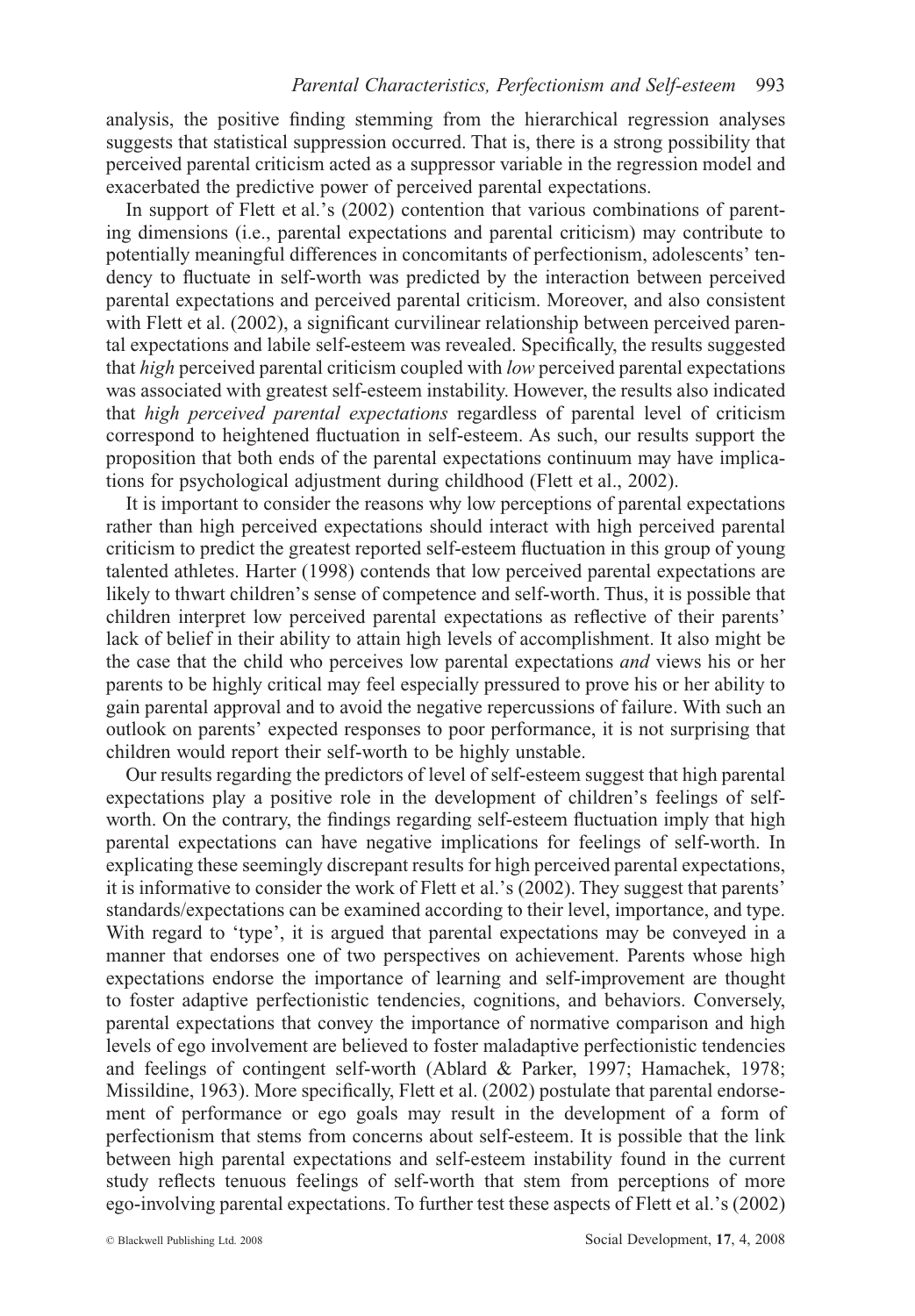model of perfectionism, future research should explore whether expectancy 'type' moderates the relationship between parental expectations and level and stability of self-esteem.

Our results provide evidence for the potential socializing influence of parents with respect to children's self-evaluative tendencies and perceptions of self-worth in important achievement settings. However, the correlational nature of the findings leaves open at least two interpretations of the present findings. The most obvious is that perceived parental expectations and perceived parental criticism do have a significant influence on the development of children's perfectionistic tendencies and the level and stability of their self-esteem. An alternative interpretation is also plausible, namely that the child's self-evaluation tendencies and perceptions of self-worth may be influencing their perceptions of their parents' behavior and perspectives on achievement. In terms of possible bidirectional influences, the child's internalization of parents' opinions and evaluations as well as the assumption that the child who has a grounded sense of self-worth will perceive parental feedback differently from a child who suffers from low or labile self-esteem, are likely to be operative. Consequently, future research should employ multi-method, multivariate, and longitudinal designs to explore the nature and direction of parent–child interactions and ensuing self-perceptions.

The finding that older participants could be distinguished from younger participants by their higher personal standards has significant implications for future research. Harter (1998) suggests that by late adolescence, youngsters have formulated their own self-standards that are separable from their familial and social origins. As such, perceptions of parental expectations in older adolescents may be less tied to their own personal standards. On the other hand, research has shown that the association between parental approval and feelings of self-worth does not decline during adolescence (Harter, 1990; Oosterwegel & Oppenheimer, 1993). As such, the relevance of perceptions of parental expectations and criticism to the negative self-evaluation tendencies reflective of perfectionism and perceptions of self-worth may remain unchanged throughout adolescence. Thus, it seems important for subsequent work to examine the interplay between parental interactions and children's self-perceptions and perfectionistic tendencies across different developmental levels.

The association found between age and personal standards also highlights the importance of reflecting on the context of the gifted participants in this study. It is feasible that the setting of more demanding goals and standards by older participants could be a function of competitive level and years participating in sport. Sport is a unique achievement domain where the competitive level or standard can increase yearly or in the case of an older individual athlete the standard of competition can increase exponentially over the course of a year depending on the individual's performance success. As such, current future competitive opportunities and experiences may act as a catalyst for the level of personal standards. In subsequent work, it would be interesting to explore factors that may moderate the development of perfectionistic tendencies in gifted children in different achievement domains (i.e., contextual characteristics, such as the existence and level of competitive structures and the influence of significant others such as coaches and teachers).

In line with Eccles' expectancy-value model (Eccles & Harold, 1991), it would also be of interest to explore whether parental expectations for, and evaluations in, different achievement domains are associated with the development of domain specific perfectionistic tendencies. To date, no research has addressed whether individuals are more perfectionistic in one domain over another, or examined whether context-specific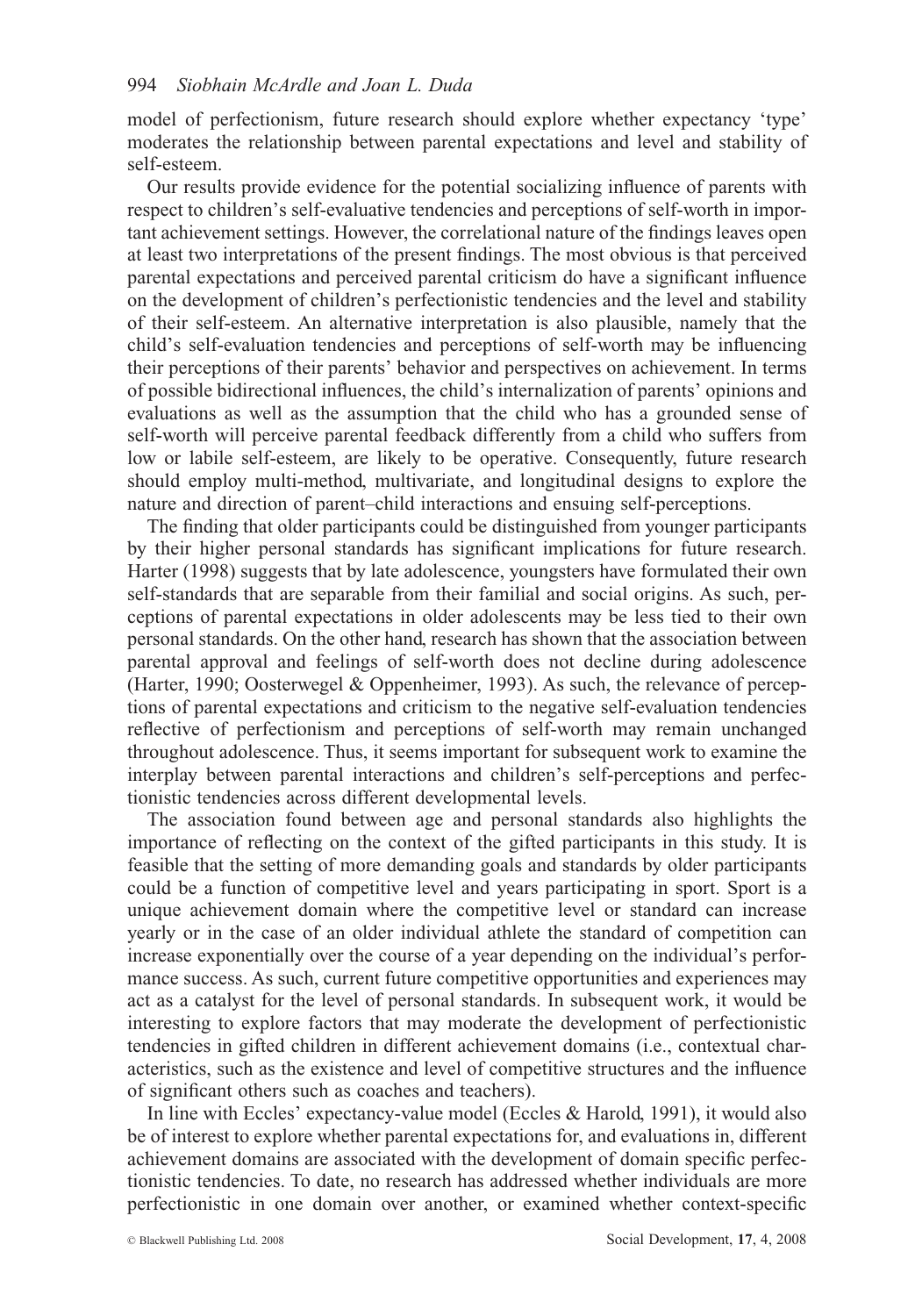measures have greater predictive validity than more omnibus assessments such as the MPS (Frost et al., 1990). Future context specific research in the domain of sport should also explore whether timing of test administration (i.e., before or after training vs. before or after competition) has implications for self-reported perfectionism scores.

As also tends to be the case in the perfectionism literature, the reliance on selfreported assessments of the targeted independent and dependent variables comprises another limitation of the present work. However, it is important to keep in mind that children's perceptions of their parents' behaviors have been found to be correlated with objective measures of parenting practice to nearly the same degree as parents' selfreported behaviour (Gonzales, Cauce, & Mason, 1996; Schwartz, Barton-Henry, & Pruzinsky, 1985). Flett et al. (2002) contend that both actual and perceived parental characteristics contribute significantly to children's self-evaluation tendencies. Thus, in subsequent work, it would seem prudent to tap both objective and subjective aspects of parental expectations and criticism in an effort to test a comprehensive model of the development of perfectionism and children's associated perceptions of self-worth.

In sum, to our knowledge, this is the first study to explore Flett et al.'s (2002) proposed developmental model by examining the combined effects of perceived parental expectations and perceived parental criticism on dimensions of perfectionism, self-esteem, and labile self-esteem. In accordance with Flett et al.'s (2002) framework, this study also considered that the relationship of perceived parental expectations to self-evaluation tendencies, self-esteem, and labile self-esteem may be curvilinear. We also explored whether age and gender are important considerations in the etiology of perfectionism and associated perceptions of self-worth. The findings support past work implicating perceptions of parental criticism as a concomitant of maladaptive perfectionistic characteristics and indices of poor personal adjustment (Flett & Hewitt, 2002). Overall, the results are consonant with Flett et al.'s (2002) contention that the social environmental pathways to perfectionism and personal adjustment are complicated, multifaceted, and inter-dependent.

#### **References**

- Ablard, K. E., & Parker, W. D. (1997). Parents' achievement goals and perfectionism in their academically talented children. *Journal of Youth and Adolescence*, *26*, 651–667.
- Aiken, L. S., & West, S. G. (1991). *Multiple regression: Testing and interpreting interactions*. Newbury Park, CA: Sage Publications, Inc.
- Barrow, J. C., & Moore, C. A. (1983). Group interventions with perfectionist thinking. *Personnel and Guidance Journal*, *61*, 612–615.
- Blatt, S. J. (1995). The destructiveness of perfectionism: Implications for the treatment of depression. *American Psychologist*, *50*, 1003–1020.

Burns, D. (1980, November). The perfectionist's script for self-defeat. *Psychology Today*, 34–51.

Cohen, J. (1977). *Statistical power analysis for the behavioral sciences* (2nd ed.). New York: Academic Press.

Cohen, J., & Cohen, P. (1983). *Applied multiple regression/correlation analysis for the behavioral sciences* (2nd ed.). Hillsdale, NJ: Erlbaum.

- Cronbach, L. J. (1951). Coefficient alpha and the internal structure of tests. *Psychological Bulletin*, *88*, 296–334.
- Deci, E. L., & Ryan, R. M. (1995). Human autonomy the basis for true self-esteem. In M.H. Kernis (Ed.). *Efficacy, agency, and self-esteem* (pp. 31–49). New York: Plenum Press.
- Dykman, B. (1998). Integrating cognitive and motivational factors in depression: Initial tests of a goal-orientation approach. *Journal of Personality and Social Psychology*, *74*, 139–158.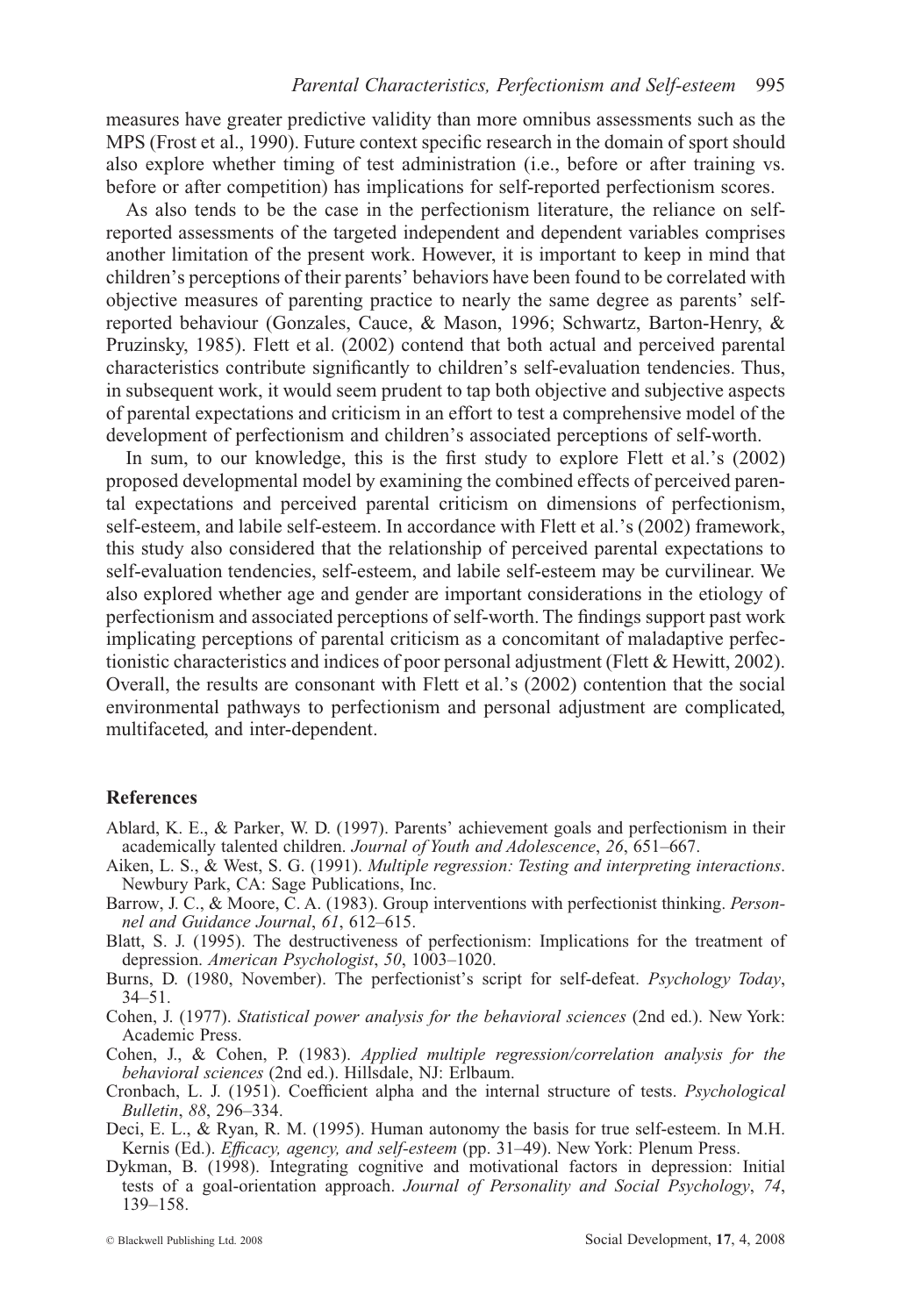- Eccles, J. S., & Harold, R. D. (1991). Gender differences in sport involvement: Applying the Eccles' expectancy-value model. *Journal of Applied Sport Psychology*, *3*, 7–35.
- Eccles, J. S. Wigfield, A., & Schiefele, U. (1998). Motivation to succeed. In W. Damon (Series Ed.), & N. Eisenberg (Vol. Ed.), *Handbook of child psychology: Vol. 3. Social, emotional, and personality development* (5th ed., pp. 1017–1095). New York: John Wiley & Sons, Inc.
- Flett, G. L., & Hewitt, P. L. (2002). Perfectionism and maladjustment: An overview of theoretical, definitional, and treatement issues. In G. L. Flett, & P. L. Hewitt (Eds.), *Perfectionism theory, research, and treatment* (pp. 5–31). Washington, DC: American Psychological Association.
- Flett, G. L., Hewitt, P. L., Blankstein, K. R., & O'Brien, S. (1991). Perfectionism and learned resourcefulness in depression and self-esteem. *Personality and Individual Differences*, *12*, 61–68.
- Flett, G. L., Hewitt, P. L., Oliver, J. M., & Macdonald, S. (2002). Perfectionism in children and their parents: A developmental analysis. In G. L. Flett, & P. L. Hewitt (Eds.), *Perfectionism theory, research, and treatment* (pp. 5–31). Washington, DC: American Psychological Association.
- Frome, P. M., & Eccles, J. S. (1998). Parents' influence on children's achievement-related perceptions. *Journal of Personality and Social Psychology*, *74*, 435–452.
- Frost, R. O., & Henderson, K. J. (1991). Perfectionism and reactions to athletic competition. *Journal of Sport and Exercise Psychology*, *13*, 323–335.
- Frost, R. O., Lahart, C. M., & Rosenblate, R. (1991). The development of perfectionism: A study of daughters and their parents. *Cognitive Therapy & Research*, *15*, 469–489.
- Frost, R. O., Marten, P. A., Lahart, C., & Rosenblate, R. (1990). The dimensions of perfectionism. *Cognitive Therapy & Research*, *14*, 449–478.
- Gonzales, N. A., Cauce, A. M., & Mason, C. A. (1996). Interobserver agreement in the assessment of parental behavior and parent-adolescent conflict: African American mothers, daughters, and independent observers. *Child Development*, *67*, 1483–1498.
- Gotwals, J. K., Dunn, J. G., & Wayment, H. A. (2003). An examination of perfectionism and self-esteem in intercollegiate athletes. *Journal of Sport Behaviour*, *26*, 17–37.
- Gould, D., Udry, E., Tuffey, S., & Loehr, J. (1996). Burnout in competitive junior tennis players: I. A quantitative psychological assessment. *The Sport Psychologist*, *10*, 322–340.
- Greenier, K. D., Kernis, M. H., & Waschull, S. B. (1995). Not all high (or low) self-esteem people are the same. Theory and research on stability of self-esteem. In M. H. Kernis (Ed.), *Efficacy, agency, and self-esteem* (pp. 51–71). New York: Plenum Press.
- Greenspon, T. S. (2000). 'Healthy perfectionism' is an oxymoron! *The Journal of Secondary Gifted Education*, *11*, 197–204.
- Grolnick, W. S., & Ryan, R. M. (1989). Parent styles associated with children's self-regulation and competence in school. *Journal of Educational Psychology*, *81*, 143–154.
- Hair, J. F., Anderson, R. E., Tatham, R. L., & Black, W. C. (1998). *Multivariate data analysis* (5th ed.). Upper Saddle River, NJ: Prentice Hall.
- Hall, H. K., Kerr, A. W., & Matthews, J. (1998). Precompetitive anxiety in sport: The contribution of achievement goals and perfectionism. *Journal of Sport and Exercise Psychology*, *20*, 194–217.
- Hamachek, D. (1978). Psychodynamics of normal and neurotic perfectionism. *Psychology*, *15*, 7–33.
- Harter, S. (1990). Causes, correlates and the functional role of global self-worth: A life-span perspective. In J. Kolligian, & R. Sternberg (Eds.), *Perceptions of competence and incompetence across the life-span* (pp. 67–98). New Haven, CT: Yale University Press.
- Harter, S. (1998). The development of self representation. In W. Damon (Ed.), *Handbook of child psychology* (5th ed.). (Vol. 3, pp. 553–617). New York: John Wiley & Sons, Inc.
- Hobden, K., & Pliner, P. (1995). Self-handicapping and dimensions of perfectionism: Selfpresentation vs self-protection. *Journal of Research in Personality*, *29*, 461–474.
- Hollender, M. H. (1965). Perfectionism. *Comprehensive Psychiatry*, *6*, 94–103.
- Kawamura, K., Frost, R. O., & Harmatz, M. G. (2002). The relationship of perceived parenting styles to perfectionism. *Personality and Individual Differences*, *32*, 317–327.
- Keselman, H. J., Huberty, C. J., Lix, L. M., Olejnik, S., Cribbie, R. A., Donahue, B., et al. (1998). Statistical practices of educational researchers: An analysis of their ANOVA, MANOVA, and ANCOVA analyses. *Review of Educational Research*, *68*, 350–386.